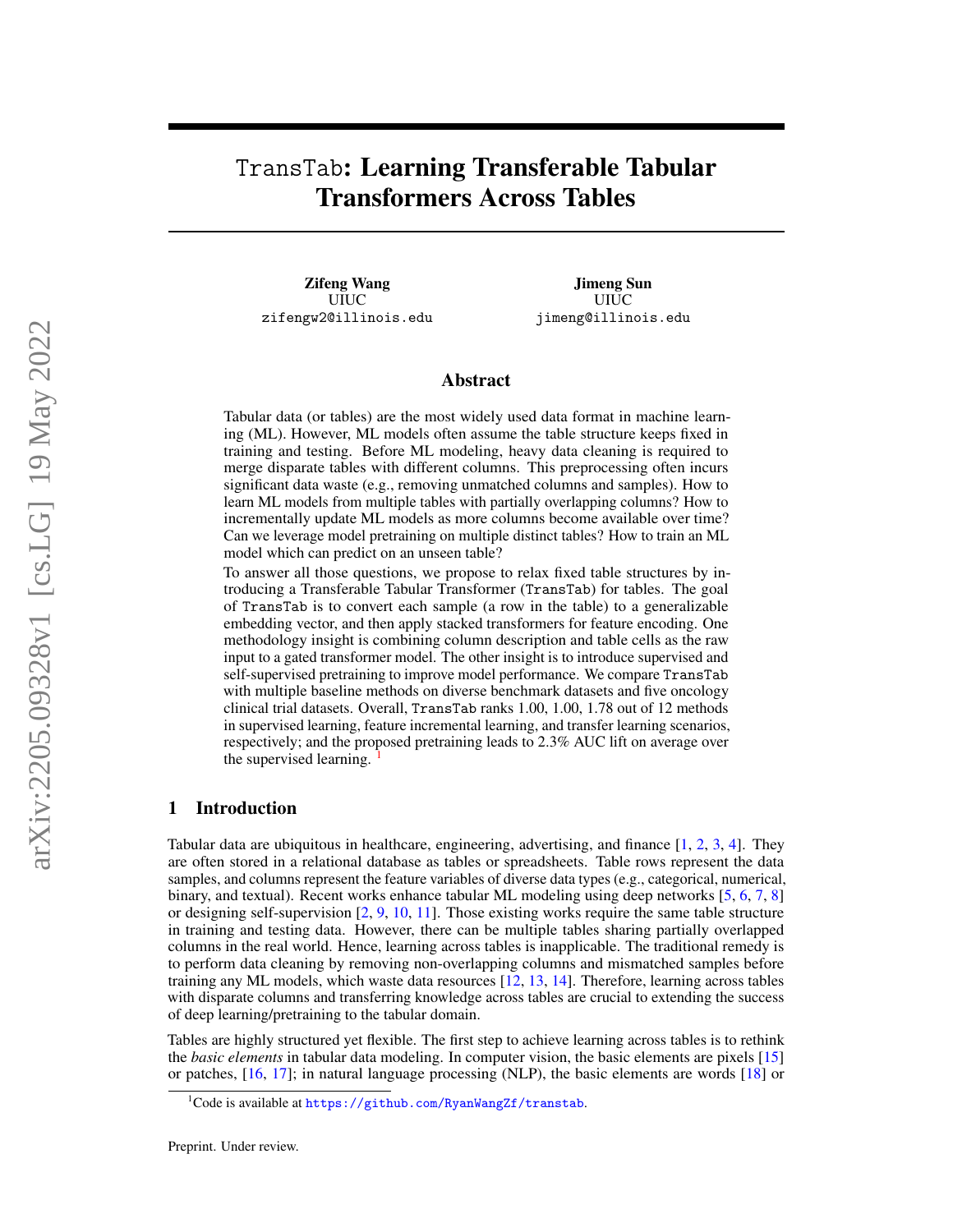<span id="page-1-1"></span>

Figure 1: The demonstration of ML modeling on different tabular data settings. Previous tabular methods only do vanilla supervised training or pretraining on the same table due to they only accept fixed-column tables. By contrast, TransTab covers more new tasks  $(1)$  to  $(4)$  as it accepts **variable-column** tables. Details are presented in [§2.1.](#page-1-0)

tokens [\[19,](#page-9-15) [20\]](#page-9-16). In the tabular domain, it is natural to treat cells in each column as independent elements. Columns are mapped to unique indexes then models take the cell values for training and inference. The premise of this modeling formulation is to keep the same column structure in all the tables. But tables often have divergent protocols where the nomenclatures of columns and cells differ. By contrast, our proposed work contextualizes the columns and cells. For example, previous methods represent a cell valued *man* under the column *gender* by 0 referring to the codebook {man : 0, woman : 1}. Our model converts the tabular input into a sequence input (e.g., *gender is man*), which can be modeled with downstream sequence models. We argue such featurizing protocol is generalizable across tables, thus enabling models to apply to different tables.

In a nutshell, we propose Transferable Transformers for Tabular analysis (TransTab), a versatile tabular learning framework. TransTab applies to multiple use cases as shown in Fig. [1.](#page-1-1) The key contributions behind TransTab are

- A systematic featurizing pipeline considering both column and cell semantics which is shared as the fundamental protocol across tables.
- Vertical-Partition Contrastive Learning (VPCL) that enables pretraining on multiple tables and also allows finetuning on target datasets.

As shown by Fig. [1,](#page-1-1) existing works only cover vanilla supervised learning and fixed-table pretraining due to the fixed-column assumption. On the contrary, TransTab relaxes this assumption and applies to four additional scenarios, which we will elaborate on in [§2.1.](#page-1-0)

# 2 Method

In this section, we present the details of TransTab. Fig. [2](#page-2-0) illustrates its workflow including the following key components: 1) The *input processor* featurizes and embeds arbitrary tabular inputs to token-level embeddings; 2) The stacked gated transformer layers further encode the token-level embeddings; 3) Finally, the *learning* module includes a *classifier* trained on labeled data and a *projector* for contrastive learning. Next we will present the details of each component.

## <span id="page-1-0"></span>2.1 Application scenarios of TransTab

Before presenting our method in details, we first introduce four novel applications scenarios which are tractable by TransTab, as shown in Fig. [1.](#page-1-1) Suppose we aim to predict the treatment efficacy for breast cancer trials using multiple clinical trial tables, here are several scenarios we often encounter.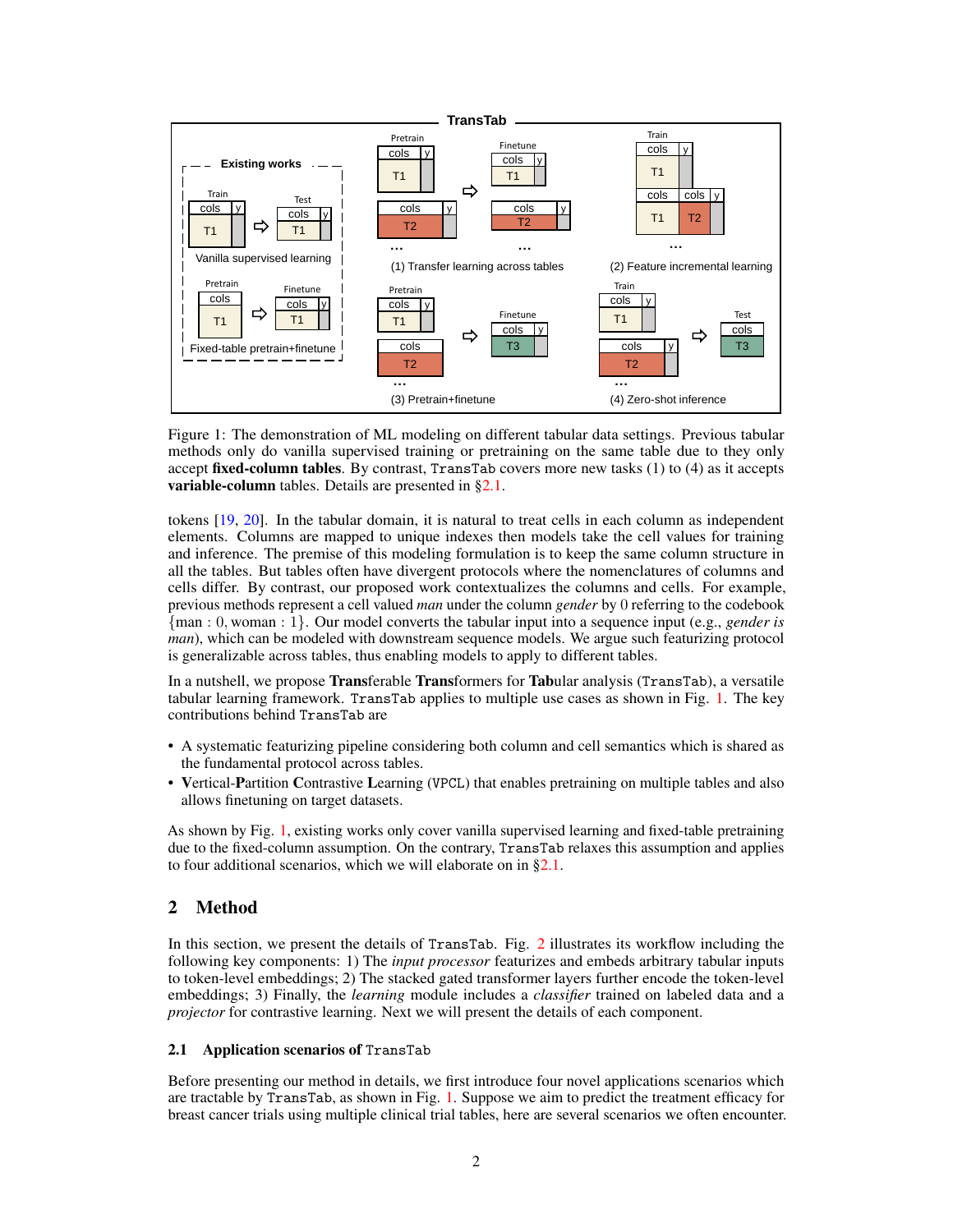<span id="page-2-0"></span>

Figure 2: The demonstration of TransTab framework. the *input processor* encodes the sample into the token-level embedding E; the [cls] embedding  $z^{[cls]}$  in the representation  $Z<sup>L</sup>$  after L *gated transformer* layers is used for prediction and learning. In supervised learning,  $z^{[cls]}$  is leveraged by a classifier to make predictions of target y; in contrastive learning, the projected  $\hat{\mathbf{z}}^{[cls]}$  is is used for self or supervised contrastive loss.

S(1) Transfer learning. We collect data tables from multiple cancer trials for testing the efficacy of the same drug on different patients. These tables were designed independently with overlapping columns. How do we learn ML models for one trial by leveraging tables from all trials?

S(2) Incremental learning. Additional columns might be added over time. For example, additional features are collected across different trial phases. How do we update the ML models using tables from all trial phases?

S(3) Pretraining+Finetuning. The trial outcome label (e.g., mortality) might not be always available from all table sources. Can we benefit pretraining on those tables without labels? How do we finetune the model on the target table with labels?

S(4) Zero-shot inference. We model the drug efficacy based on our trial records. The next step is to conduct inference with the model to find patients that can benefit from the drug. However, patient tables do not share the same columns as trial tables so direct inference is not possible.

Overall, we witness that the assumption of fixed table structure is the obstacle to use ML for various applications. Next we will present TransTab and demonstrate how it addresses these scenarios.

#### 2.2 Input processor for columns and cells

We build the input processor (1) to accept variable-column tables (2) to retain knowledge across tabular datasets. The idea is to convert tabular data (cells in columns) into a sequence of semantically encoded tokens. We utilize the following observation to create the sequence: the column description (e.g., column name) decides the meaning of cells in that column. For example, if a cell in column *smoking history* has value 1, it indicates the individual has a smoking history. Similarly, cell value 60 in column *weight* indicates 60 kg in weight instead of 60 years old. Motivated by the discussion, we propose to include column names into the tabular modeling. As a result, TransTab treats any tabular data as the composition of three elements: text (for categorical & textual cells and column names), continuous values (for numerical cells), and boolean values (for binary cells) . Fig. [2](#page-2-0) illustrates a visual example of how these elements are leveraged to process the four basic types of features: categorical/textual cat, binary bin, and numerical num.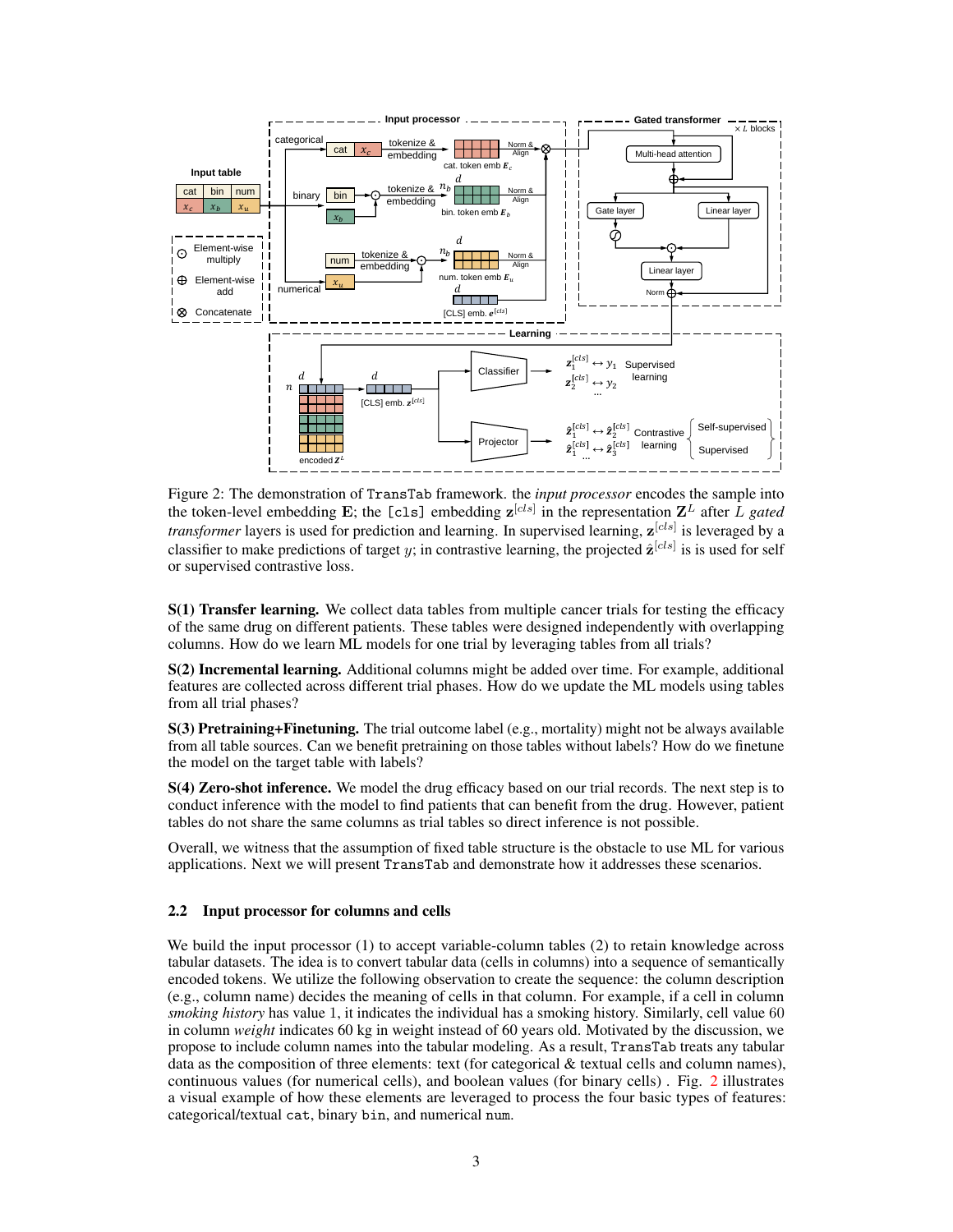Categorical/Textual feature. A category or textual feature contains a sequence of text tokens. For the categorical feature cat, we concatenate the column name with the feature value  $x_c$ , which forms as a sequence of tokens. This sentence is then tokenized and matched to the token embedding matrix to generate the feature embedding  $\mathbf{E}_c \in \mathbb{R}^{n_c \times d}$  where d is the embedding dimension and  $n_c$  is the number of tokens.

**Binary feature.** The binary feature bin is usually an assertive description and its value  $x_b \in \{0, 1\}$ . If  $x_b = 1$ , then bin is tokenized and encoded to the embeddings  $\mathbf{E}_b \in \mathbb{R}^{n_b \times d}$ ; if not, it will not be processed to the subsequent steps. This design significantly reduces the computational and memory cost when the inputs have high-dimensional and sparse one-hot features.

Numerical feature. We do not concatenate column names and values for numerical feature because the tokenization-embedding paradigm was notoriously known to be bad at discriminating numbers [\[21\]](#page-9-17). Instead, we process them separately. num is encoded as same as cat and bin to get  $\mathbf{E}_{u, col} \in$  $\mathbb{R}^{n_u \times d}$ . We then multiply the numerical features with the column embedding to yield the numerical embedding as  $\mathbf{E}_u = x_u \times \mathbf{E}_{u, col}$ , which we identify gets an edge on more complicated numerical embedding techniques empirically.

At last,  $\mathbf{E}_c$ ,  $\mathbf{E}_u$ ,  $\mathbf{E}_b$  all pass the layer normalization [\[22\]](#page-9-18) and the same linear layer to be aligned to the same space, then are concatenated with [cls] embedding to yield  $\mathbf{E} = \tilde{\mathbf{E}}_c \otimes \tilde{\mathbf{E}}_u \otimes \tilde{\mathbf{E}}_b \otimes \mathbf{e}^{[cls]}$ .

As a result, the meaning of all cells are contextualized, i.e., the semantic meaning of one element can vary depending on the context composition. This formulation benefits the knowledge transfer across tables a lot. For example, *previously smoked* depicts the same thing as *smoking history*. Previous methods never capture this connection while it is possible for TransTab learn to recognize that 1 under both columns are equivalent.

#### 2.3 Gated transformers

The gated tabular transformer is an adaption of the classical transformer in NLP [\[23\]](#page-9-19). It consists of two main components: multi-head self-attention layer and gated feedforward layers. The input representation  $\mathbf{Z}^{l}$  at the *l*-th layer is first adopted for exploring interactions between features:

$$
\textbf{Z}^l_{\text{att}} = \texttt{MultiHeadAttn}(\textbf{Z}^l) = [\texttt{head}_1, \texttt{head}_2, \dots, \texttt{head}_h] \textbf{W}^O, \tag{1}
$$

$$
\text{head}_i = \text{Attention}(\mathbf{Z}^l \mathbf{W}_i^Q, \mathbf{Z}^l \mathbf{W}_i^K, \mathbf{Z}^l \mathbf{W}_i^V),\tag{2}
$$

where  $\mathbf{Z}^0 = \mathbf{E}$  at the first layer;  $\mathbf{W}^O \in \mathbb{R}^{d \times d}$ ;  $\{\mathbf{W}_i^Q, \mathbf{W}_i^K, \mathbf{W}_i^V\}$  are weight matrices (in  $\mathbb{R}^{d \times \frac{d}{h}}$ ) of query, key, value of the  $i$ -th head self-attention module.

The multi-head attention output  $\mathbf{Z}_{\text{att}}^{l}$  is further transformed by a token-wise gating layer as  $\mathbf{g}^{l}$  =  $\sigma(\mathbf{Z}_{\text{att}}^l \mathbf{w}^G)$ , where  $\sigma(\cdot)$  is a sigmoid function;  $\mathbf{g}^l \in [0,1]^n$  controls the magnitude of each token embedding before  $Z_{\text{att}}$  goes to the linear projection. This gates then filters the linear layer output

$$
\mathbf{Z}^{l+1} = \text{Linear}\left((\mathbf{g}^{l} \odot \mathbf{Z}^{l}_{\text{att}}) \oplus \text{Linear}(\mathbf{Z}^{l}_{\text{att}})\right) \tag{3}
$$

to obtain the transformer output  $\mathbf{Z}^{l+1} \in \mathbb{R}^{n \times d}$ . This mechanism is learnt to focus on important features by redistributing the attention on tokens. The final [cls] embedding  $z^{[cls]}$  at the L-th layer is used by the classifier for prediction.

#### 2.4 Self-supervised and supervised pretraining of TransTab

The input processor accepts variable-column tables, which opens the door for tabular pretraining on heterogeneous tables. In detail, TransTab is feasible for *self-supervised* and *supervised pretraining*.

Self-supervised VPCL. Most SSL tabular methods work on the whole fixed set of columns [\[2,](#page-8-1) [24,](#page-9-20) [11\]](#page-9-7), which take high computational costs and are prone to overfitting. Instead, we take tabular vertical partitions to build positive and negative samples for CL under the hypothesis that the powerful representation should model view-invariant factors. In detail, we subset columns as illustrated by Fig. [3](#page-4-0) where Self-VPCL is on the top right. Suppose a sample  $x_i = \{v_i^1, \ldots, v_i^K\}$  with K partitions. Neighbouring partitions can have overlapping regions which are justified by the percentage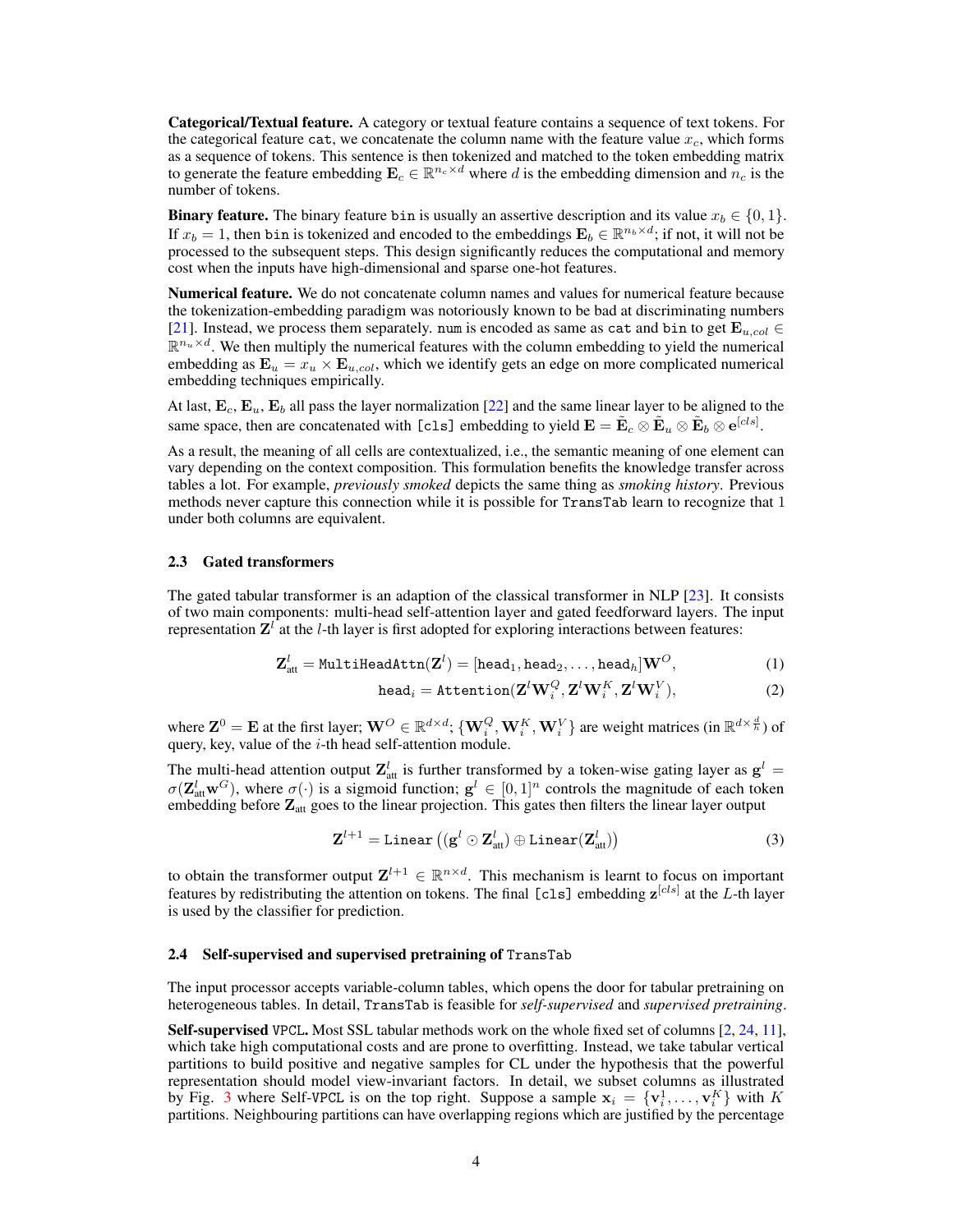<span id="page-4-2"></span>Table 1: Statistics of the use clinical trial mortality prediction datasets. All are binary classification tasks. Positive ratio means the ratio of data points belong the positive class. NCTxxx are trial identifiers which can be linked to trials on [ClinicalTrials.gov.](https://ClinicalTrials.gov)

| Name        |        |    | Datapoints Categorical Binary Numerical Positive ratio |
|-------------|--------|----|--------------------------------------------------------|
| NCT00041119 | - 3871 |    | 0.07                                                   |
| NCT00174655 | 994    | 31 | 0.02                                                   |
| NCT00312208 | 1651   | 12 | 0.19                                                   |
| NCT00079274 | 2968   |    | 0.12                                                   |
| NCT00694382 | 1604   | 29 | 0.45                                                   |

<span id="page-4-1"></span>of columns of the partition. Self-VPCL takes partitions from the same sample as the positive and others as the negative:

$$
\ell(\mathbf{X}) = -\sum_{i=1}^{B} \sum_{k=1}^{K} \sum_{k' \neq k}^{K} \log \frac{\exp \psi(\mathbf{v}_i^k, \mathbf{v}_i^{k'})}{\sum_{j=1}^{B} \sum_{k'=1}^{K} \exp \psi(\mathbf{v}_i^k, \mathbf{v}_j^{k'})},
$$
(4)

where B is the batch size;  $\psi(\cdot, \cdot)$  is the similarity function.  $\psi$  applies to  $\hat{\mathbf{z}}^{[cls]}$  which is the linear projection of partition **v**'s embedding  $\mathbf{z}^{[cls]}$ . Compared with vanilla CL like SCARF [\[11\]](#page-9-7), Self-VPCL significantly expand the positive and negative sampling for learning more robust and rich embeddings. What is more, this vertical partition sampling is extremely friendly to column-oriented databases [\[25\]](#page-9-21) which support the fast querying a subset of columns from giant data warehouses. For the sake of computational efficiency, when  $K > 2$ , we randomly sample two pieces for computing Eq. [\(4\)](#page-4-1).

Supervised VPCL. When we own labeled tabular data for pretraining, one natural idea would be taking task-specific predicting heads for pretraining on vanilla supervised loss, e.g., crossentropy loss. In finetuning, these heads are dropped and a new head will be added on top of the pretrained encoder. However, we argue it is suboptimal and may undermine the model transferability. The reason behind is that tabular datasets vary dramatically in size, task definition, and class distributions. Pretraining TransTab using supervised loss inevitably causes the encoder biased to the major tasks and classes. Moreover, the suitable hyperparameter range is often distinct across tabular data when applying supervised loss. The same set of hyperparameters can cause overfitting on one dataset and underfitting on another. Therefore, it is tricky to pick appropriate hyperparameters for pretraining based on vanilla supervised loss.

<span id="page-4-0"></span>

Figure 3: The demonstration of contrastive learning methods (different pieces can either be distinct or be overlapped partially). Self-VPCL: Positive pairs are partitions of the same sample; VPCL: Positive pairs are partitions of the sample belonging to the same class.

In this paper, we propose VPCL for pretraining inspired by supervised CL [\[26\]](#page-9-22) which was proved robust to noise and hyperparameters. As illustrated by Fig. [3,](#page-4-0) we build positive pairs considering views from the same class except for only from the same sample:

$$
\ell(\mathbf{X}, \mathbf{y}) = -\sum_{i=1}^{B} \sum_{j=1}^{B} \sum_{k=1}^{K} \sum_{k'=1}^{K} \mathbf{1}\{y_j = y_i\} \log \frac{\exp \psi(\mathbf{v}_i^k, \mathbf{v}_j^{k'})}{\sum_{j'=1}^{B} \sum_{k'=1}^{K} \mathbf{1}\{y_{j'} \neq y_i\} \exp \psi(\mathbf{v}_i^k, \mathbf{v}_{j'}^{k'})}.
$$
 (5)

 $y = \{y_i\}_i^B$  are labels;  $1\{\cdot\}$  is indicator function. VPCL relieves multiple pretraining predictors required to adjust to different datasets. Moreover, VPCL exposes more feature embeddings to the supervision by partitioning hence providing more discriminative and generalizable representations.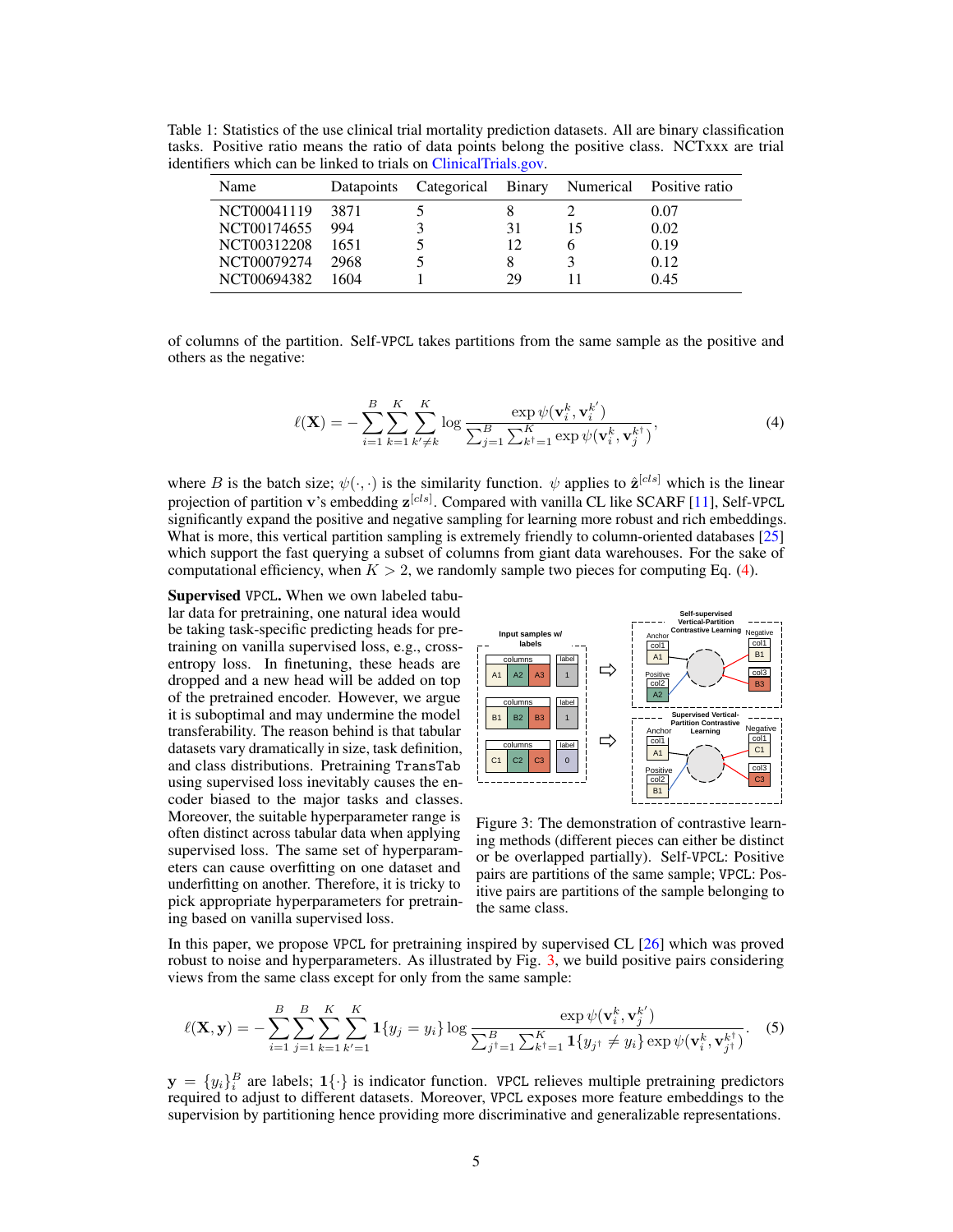<span id="page-5-1"></span>

| Table 2: Test AUROC results on clinical trial mortality datasets the under <b>supervised learning</b>   |
|---------------------------------------------------------------------------------------------------------|
| setting. All the remaining tables in this paper follow these setups to avoid clutter: the metric values |
| are averaged over 10 random seeds; the Rank column reports the average rank across all datasets;        |
| Top results for each dataset are in bold.                                                               |

| <b>Methods</b>  | N00041119 | N00174655 | N00312208 | N00079274 | N00694382 | Rank(Std)   |
|-----------------|-----------|-----------|-----------|-----------|-----------|-------------|
| LR              | 0.6364    | 0.8543    | 0.7382    | 0.7067    | 0.7360    | 5.40(1.14)  |
| <b>XGB</b> oost | 0.5937    | 0.5000    | 0.6911    | 0.6784    | 0.7440    | 9.60(3.71)  |
| <b>MLP</b>      | 0.6340    | 0.6189    | 0.7427    | 0.6967    | 0.7063    | 8.00(2.83)  |
| <b>SNN</b>      | 0.6335    | 0.9130    | 0.7469    | 0.6948    | 0.7246    | 5.80(2.39)  |
| TabNet          | 0.5856    | 0.5401    | 0.6910    | 0.6031    | 0.7113    | 11.40(0.89) |
| <b>DCN</b>      | 0.6349    | 0.7577    | 0.7431    | 0.6952    | 0.7458    | 5.60(2.51)  |
| AutoInt         | 0.6327    | 0.7502    | 0.7479    | 0.6958    | 0.7411    | 6.20(2.59)  |
| <b>TabTrans</b> | 0.6187    | 0.9035    | 0.7069    | 0.7178    | 0.7229    | 7.20(3.56)  |
| FT-Trans        | 0.6372    | 0.9073    | 0.7586    | 0.7090    | 0.7231    | 4.20(2.28)  |
| <b>VIME</b>     | 0.6397    | 0.8533    | 0.7227    | 0.6790    | 0.7232    | 7.00(3.08)  |
| <b>SCARF</b>    | 0.6248    | 0.9310    | 0.7267    | 0.7176    | 0.7103    | 6.60(3.91)  |
| TransTab        | 0.6408    | 0.9428    | 0.7770    | 0.7281    | 0.7648    | 1.00(0.00)  |

# <span id="page-5-2"></span>3 Experiments

In this section, we aim at answering the following questions by extensive experiments:

- Q1. How does TransTab perform compared with baselines under the vanilla supervised setting?
- Q2. How well does TransTab address incremental columns from a stream of data (S(2) in Fig. [1\)](#page-1-1)?
- Q3. How is the impact of TransTab learned from multiple tables (with different columns) drawn from the same domain on its predictive ability  $(S(1)$  $(S(1)$  in Fig. 1)?
- **O4.** Can TransTab be a zero-shot learner when pretrained on tables and infer on a new table (S(4) in Fig. [1\)](#page-1-1)?
- Q5. Is the proposed vertical partition CL better than vanilla supervised pretraining and selfsupervised CL  $(S(3)$  in Fig. [1\)](#page-1-1)?

Datasets. We introduce *clinical trial mortality prediction datasets* where each includes a distinct group of patients and columns<sup>[2](#page-5-0)</sup>. The data statistics are in Table [1.](#page-4-2) Accurately predicting the patient mortality in clinical trials is crucial because it helps identify catastrophic treatment then save patients from harm and improve the clinical trial design. Considering they are from a similar domain, we can utilize them to test if TransTab can achieve transfer learning. Besides, we also include a set of public tabular datasets, the statistics are in Table [7.](#page-14-0)

Dataset pre-processing. For all baselines, we represent categorical features by ordinal encoding if they need to specify categorical features, otherwise one-hot encoding is used. Numerical features are scaled to  $[0, 1]$  by min-max normalization. Exceptionally for TransTab, we map the categorical feature index to its original description, e.g., mapping class "1" under "gender" to "female".

Model and implementation protocols. Unless specified otherwise, we keep the settings fixed across all experiments. TransTab uses 2 layers of gated transformers where the embedding dimensions of numbers and tokens are 128, and the hidden dimension of intermediate dense layers is 256. The attention module has 8 heads. We choose ReLU activations and do not activate dropout. We train TransTab using Adam optimizer [\[27\]](#page-10-0) with learning rate in  $\{2e-5, 5e-5, 1e-4\}$  and no weight decay; batch size is in {16, 64, 128}. We set a maximum self-supervised pretraining epochs of 50 and supervised training epochs of 100. A patience of 10 is kept for supervised training for early stopping. Experiments were conducted with one RTX3070 GPU, i7-10700 CPU, and 16GB RAM.

Baselines. We include the following baselines for comparison: *Logistic regression (LR)*; *XGBoost* [\[28\]](#page-10-1); *Multilayer perceptron (MLP)*; *SeLU MLP (SNN)* [\[29\]](#page-10-2); *TabNet* [\[30\]](#page-10-3); *DCN* [\[1\]](#page-8-0); *AutoInt* [\[31\]](#page-10-4); *Tab-*

<span id="page-5-0"></span> $^2$ <https://data.projectdatasphere.org/projectdatasphere/html/access>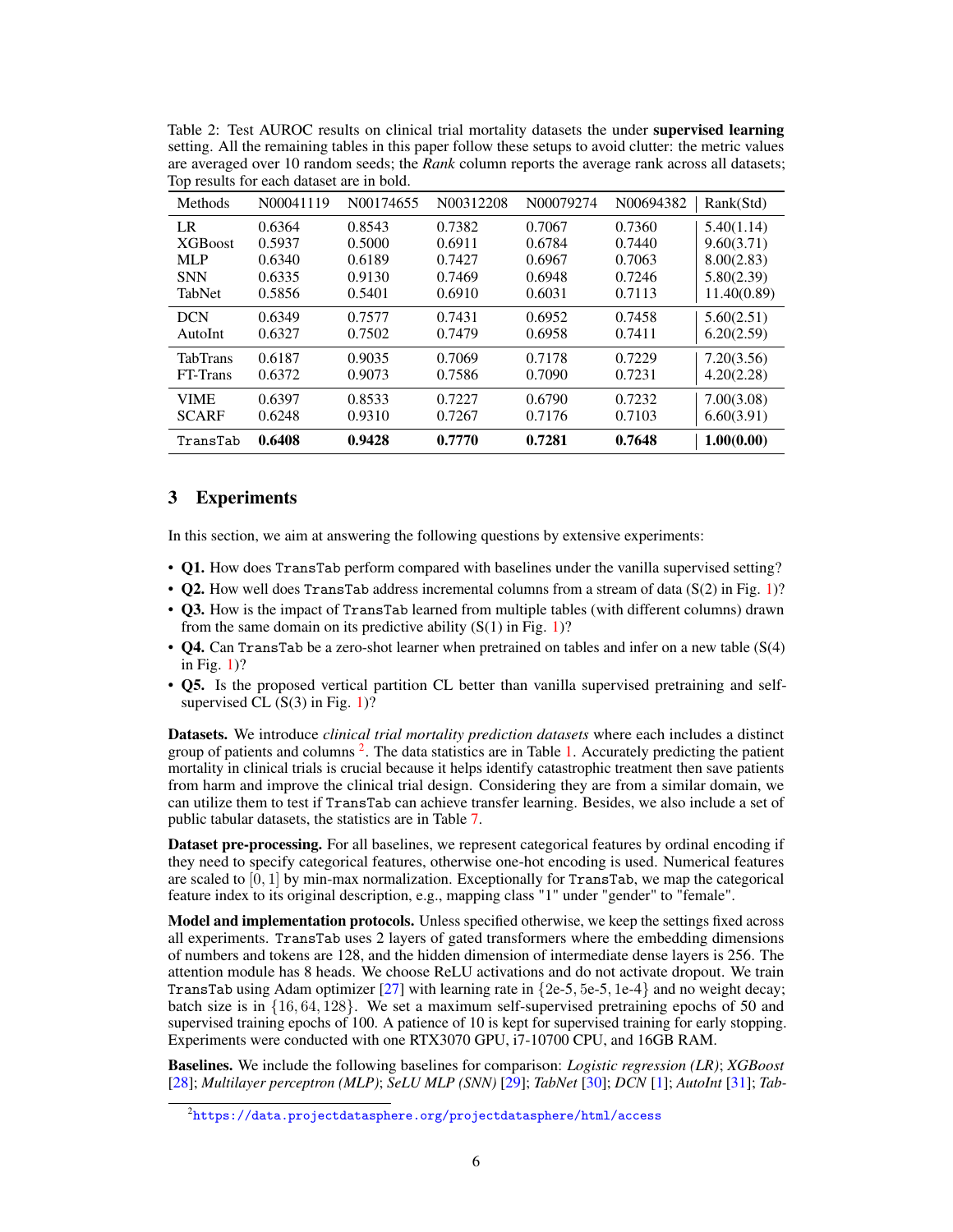| Methods         | N00041119 | N00174655 | N00312208 | N00079274 | N00694382 | Rank(Std) |
|-----------------|-----------|-----------|-----------|-----------|-----------|-----------|
| LR              | 0.6213    | 0.8485    | 0.6801    | 0.6258    | 0.7236    | 4.6(3.21) |
| <b>XGB</b> oost | 0.5735    | 0.7890    | 0.6760    | 0.6038    | 0.6463    | 8.8(2.59) |
| <b>MLP</b>      | 0.6371    | 0.7754    | 0.6871    | 0.6220    | 0.6851    | 6.2(2.95) |
| <b>SNN</b>      | 0.5765    | 0.7440    | 0.6854    | 0.6336    | 0.7035    | 6.4(2.30) |
| <b>TabNet</b>   | 0.5548    | 0.8419    | 0.5849    | 0.6052    | 0.6668    | 9.0(3.39) |
| <b>DCN</b>      | 0.5172    | 0.5846    | 0.6640    | 0.6535    | 0.6957    | 8.2(4.16) |
| AutoInt         | 0.5232    | 0.6075    | 0.7031    | 0.6394    | 0.6974    | 7.2(3.56) |
| <b>TabTrans</b> | 0.5599    | 0.7652    | 0.6433    | 0.6365    | 0.6841    | 8.2(1.10) |
| FT-Trans        | 0.5552    | 0.8045    | 0.7148    | 0.6471    | 0.6815    | 5.8(3.11) |
| <b>VIME</b>     | 0.6101    | 0.8114    | 0.3705    | 0.6444    | 0.6436    | 7.4(4.22) |
| <b>SCARF</b>    | 0.5996    | 0.6261    | 0.7072    | 0.6535    | 0.6957    | 5.2(2.97) |
| TransTab        | 0.6797    | 0.8545    | 0.7617    | 0.6857    | 0.7795    | 1.0(0.00) |

<span id="page-6-0"></span>Table 3: Test AUROC results on clinical trial datasets under feature incremental learning.

*Transformer* [\[5\]](#page-9-1); *FT-Transformer* [\[32\]](#page-10-5); *VIME* [\[2\]](#page-8-1); *SCARF* [\[11\]](#page-9-7). We provide the baseline architectures and implementations in Appendix [B.](#page-13-0)

#### 3.1 Q1. Supervised learning

Results of supervised learning on clinical trial mortality prediction datasets are summarized by Table [2.](#page-5-1) We see that our method outperforms baselines on all. From the view of method ranks, we surprisingly identify that LR wins over half of baseline methods. Except for TransTab, FT-Transformer is the only model that shows significant superiority over LR, which illustrates the potential of transformers for tabular modeling. Additional results on public datasets are available in Table [8](#page-14-1) where we witness that our method is comparable to the state-of-the-art baseline tabular models. We also discover the baselines drawn from the CTR prediction literature (DCN and AutoInt) turn out the be competitive in tabular modeling.

## 3.2 Q2. Feature incremental learning

For previous tabular models, we should either drop new features or drop old data when confronting feature incremental learning. By contrast, TransTab is able to continually learn from new data with incremental features. We split each dataset into three subsets to mimic the incremental feature scenario, as illustrated by (5) in Fig. [1.](#page-1-1) Baseline models can be trained by set1+2+3 with features in set1 or only by set3; TransTab can learn from set1+set2+set3. Table [3](#page-6-0) shows the results where we find our method outperforms baselines by a great margin. It demonstrates that TransTab makes the best of incremental features to learn better. Similar observations appear in public datasets, shown by Table [9.](#page-15-0)

#### 3.3 Q3. Transfer learning

We further test if TransTab is able to transfer knowledge across tables. Results are in Table [4.](#page-7-0) We split each dataset into two subsets with 50% overlaps of their columns. Baselines are trained and tested on set1 (only label-supervision) or set2 separately. For our method we pretrain it on set1 then finetune it on set2 and report its performance on set2, and vice versa. We observe that TransTab can benefit from knowledge transfer across tables to reach superior performances. Similar observations are made on public datasets shown by Table [10.](#page-15-1)

#### 3.4 Q4. Zero-shot learning

Although there are numerous papers on zero-shot learning (ZSL) in CV and NLP [\[33,](#page-10-6) [34,](#page-10-7) [35\]](#page-10-8), we notice that ZSL was hardly mentioned in tabular domain. In this experiment, we refer to the ZSL scenario mentioned by S(4) of Fig. [1](#page-1-1) where we split the raw table into three equal-size subsets. Three subsets have distinct columns. For the *zero-shot* setting, the model learns from set1+set2 and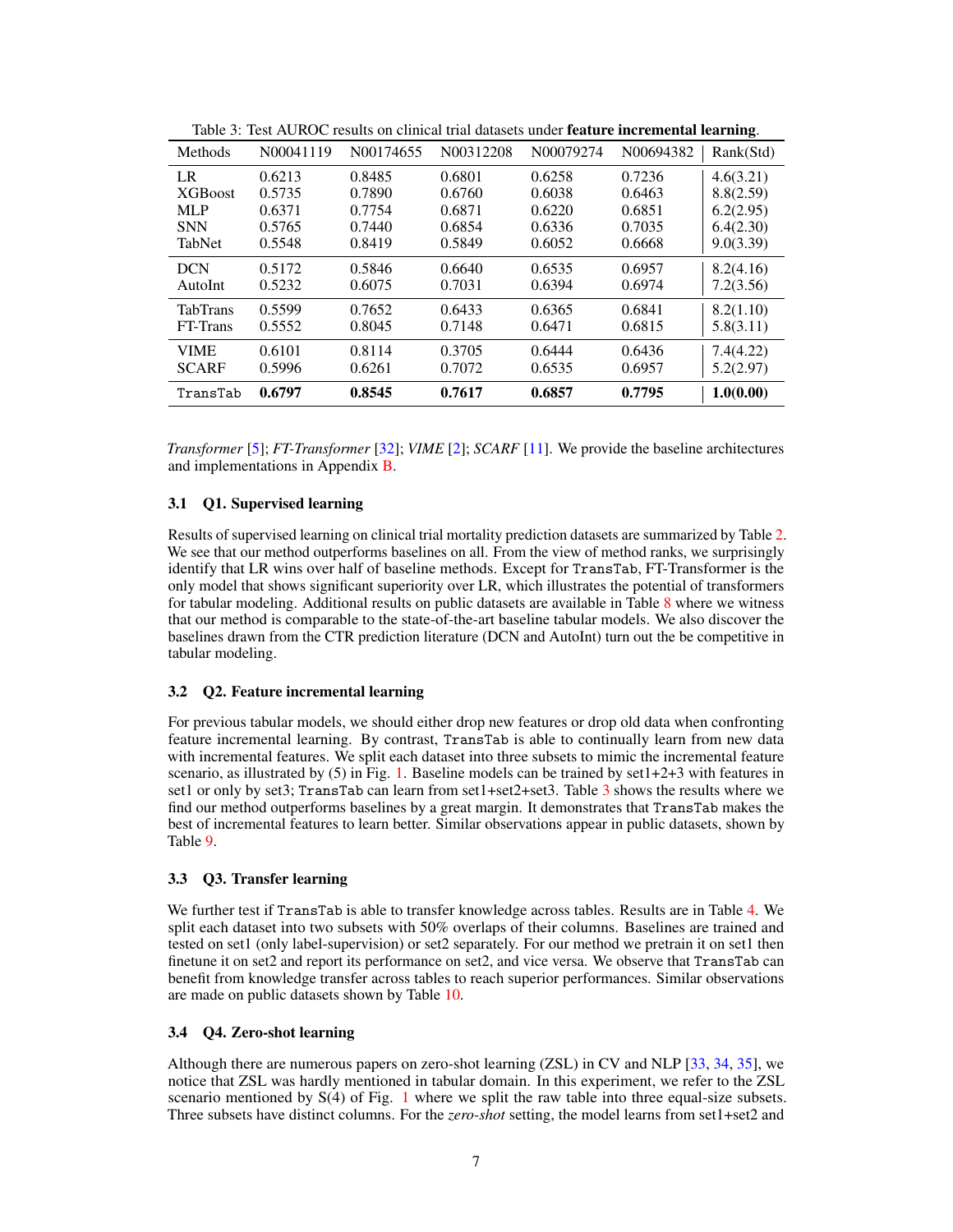| Methods        | N00041119 |       | N00174655 |       |       | N00312208 |       | N00079274 |       | -<br>N00694382 | Rank(Std)   |
|----------------|-----------|-------|-----------|-------|-------|-----------|-------|-----------|-------|----------------|-------------|
|                | set1      | set2  | set1      | set2  | set1  | set2      | set1  | set2      | set1  | set2           |             |
| LR             | 0.625     | 0.647 | 0.789     | 0.819 | 0.701 | 0.735     | 0.635 | 0.685     | 0.675 | 0.763          | 5.33(1.73)  |
| <b>XGBoost</b> | 0.638     | 0.575 | 0.574     | 0.886 | 0.690 | 0.700     | 0.596 | 0.647     | 0.592 | 0.677          | 7.56(3.75)  |
| <b>MLP</b>     | 0.639     | 0.621 | 0.314     | 0.857 | 0.683 | 0.744     | 0.620 | 0.675     | 0.648 | 0.765          | 6.56(3.32)  |
| <b>SNN</b>     | 0.627     | 0.634 | 0.215     | 0.754 | 0.687 | 0.732     | 0.631 | 0.683     | 0.651 | 0.759          | 7.44(2.07)  |
| TabNet         | 0.564     | 0.558 | 0.856     | 0.592 | 0.671 | 0.657     | 0.443 | 0.605     | 0.581 | 0.677          | 10.67(2.96) |
| <b>DCN</b>     | 0.636     | 0.625 | 0.767     | 0.790 | 0.711 | 0.698     | 0.682 | 0.664     | 0.658 | 0.737          | 6.33(2.45)  |
| AutoInt        | 0.629     | 0.630 | 0.843     | 0.730 | 0.725 | 0.698     | 0.679 | 0.665     | 0.686 | 0.661          | 5.89(2.89)  |
| TabTrans       | 0.616     | 0.647 | 0.866     | 0.822 | 0.675 | 0.677     | 0.618 | 0.702     | 0.652 | 0.718          | 6.22(3.38)  |
| FT-Trans       | 0.627     | 0.641 | 0.836     | 0.858 | 0.720 | 0.741     | 0.692 | 0.692     | 0.652 | 0.740          | 4.22(2.28)  |
| <b>VIME</b>    | 0.603     | 0.625 | 0.312     | 0.726 | 0.601 | 0.642     | 0.477 | 0.668     | 0.614 | 0.715          | 10.44(1.51) |
| <b>SCARF</b>   | 0.635     | 0.657 | 0.651     | 0.814 | 0.653 | 0.686     | 0.682 | 0.701     | 0.671 | 0.776          | 5.56(3.40)  |
| TransTab       | 0.653     | 0.653 | 0.904     | 0.846 | 0.730 | 0.756     | 0.680 | 0.711     | 0.747 | 0.774          | 1.78(1.30)  |

<span id="page-7-0"></span>Table 4: Test AUROC results on clinical trial datasets under **transfer learning** across tables.

<span id="page-7-1"></span>Table 5: Test AUROC results on clinical trial datasets under zero-shot learning setting.

| TransTab                                   | N00041119                  | N00174655                  | N00312208                  | N00079274                  | N00694382                  |
|--------------------------------------------|----------------------------|----------------------------|----------------------------|----------------------------|----------------------------|
| Supervised<br><b>Transfer</b><br>Zero-shot | 0.5854<br>0.6130<br>0.5990 | 0.6484<br>0.6909<br>0.6752 | 0.7536<br>0.7658<br>0.7576 | 0.7087<br>0.7163<br>0.7036 | 0.6479<br>0.6752<br>0.6740 |

is tested on set3 without further training. In this scenario, the model needs to leverage the learned knowledge from set1 and set2 to support the inference on a new table set3. Besides, we design two baselines for comparison: *supervised* where the model learns from set3 and predicts on set3 and *transfer* where the model learns from set1+set2 and continues to be finetuned on set3. Results are in Table [5.](#page-7-1) We surprisingly find the ZSL model gets better performance than the supervised one on average. It boils down to that (1) ZSL TransTab succeeds to retain the learned knowledge from set1+set2 for predicting on a new table (set3) and (2) ZSL can benefit from more data (set1+set2) than the supervised (set3 only). Meanwhile, the transfer model takes the advantage of set1+set2 and is adapted for set3 by finetuning, hence reaches the best performance. Similarly, we witness that TransTab is able to make zero-shot predictions on public datasets as in Table [11.](#page-16-0)

#### <span id="page-7-2"></span>3.5 Q5. Supervised and self-supervised pretraining

We take experiments to compare the proposed VPCL with the vanilla transfer learning strategy, as in Table [6.](#page-8-3) We observe that the vanilla strategy harms the performance on two datasets while VPCL always brings positive effect for finetuning. Besides, we conduct experiments on varying the number of partitions and show the average AUROC on all five datasets, shown by Fig. [4.](#page-16-1) We specify that VPCL demonstrates an advantage over self-VPCL when we increase the partition numbers.

We also explore if pretraining works on public datasets. Results in Table [12](#page-16-2) somewhat match our expectations that pretraining on unrelated tabular data usually yields few benefits for finetuning because these tables define totally different columns and targeted tasks. We also show the ablation on the number of partitions by Fig. [5](#page-16-1) where VPCL consistently outperforms the *Supervised* baseline. Nevertheless, it is still worth investigating the table phenotypes to aggregate tables which are more likely to benefit from each other by transfer learning.

## 4 Related Works

Tabular Prediction. To enhance tabular predictions, numerous recent works try to design new algorithms [\[28,](#page-10-1) [36,](#page-10-9) [37,](#page-10-10) [30,](#page-10-3) [38,](#page-10-11) [32,](#page-10-5) [5,](#page-9-1) [10,](#page-9-6) [7,](#page-9-3) [39,](#page-10-12) [40,](#page-10-13) [41,](#page-10-14) [42,](#page-10-15) [43,](#page-10-16) [44,](#page-10-17) [45\]](#page-10-18). However, it was argued that boosting algorithms and MLPs are still the competitive choices for tabular data modeling, especially when the sample size is small [\[32,](#page-10-5) [46,](#page-10-19) [39,](#page-10-12) [47\]](#page-10-20). To alleviate label scarcity issue, SSL pretraining on unlabeled tabular data was introduced [\[2,](#page-8-1) [24,](#page-9-20) [10,](#page-9-6) [9,](#page-9-5) [11\]](#page-9-7). Nonetheless, none of them is *transferable*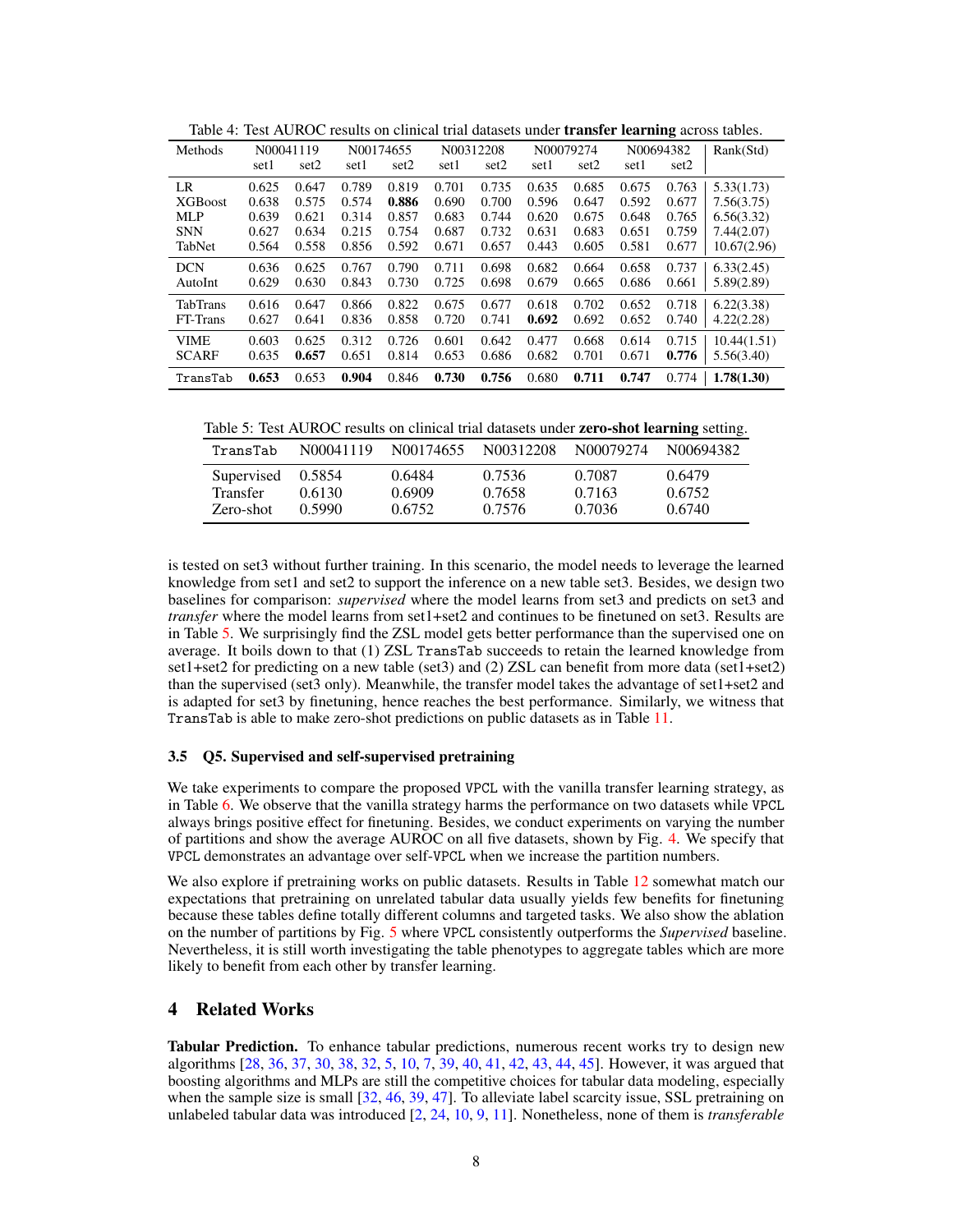| TransTab                      | N00041119        | N00174655        | N00312208        | N00079274        | N00694382        |
|-------------------------------|------------------|------------------|------------------|------------------|------------------|
| Supervised<br><b>Transfer</b> | 0.6313<br>0.6424 | 0.8348<br>0.8183 | 0.7444<br>0.7458 | 0.6885<br>0.6928 | 0.7293<br>0.7239 |
| Self-VPCL                     | 0.6412           | 0.8577           | 0.7486           | 0.7069           | 0.7348           |
| <b>VPCL</b>                   | 0.6405           | 0.8583           | 0.7517           | 0.7063           | 0.7392           |

<span id="page-8-3"></span>Table 6: Test AUROC on clinical trial datasets under the across-table pretraining plus finetuning setting. *Supervised*: baseline supervised model; *Transfer*: vanilla supervised transfer learning. Red shows the one worse than the *Supervised* baseline.

across tables then is able to extend the success of pretraining to the tabular domain. For practical tabular predictions, the common case is that we own a lot of labeled samples collected with diverse protocols hence heavy preprocessing is needed to align them by either dropping many samples or many features. By contrast, TransTab accepts variable-column tables and therefore can learn from different tables at scale and transfer to the target task. Also, it can support diverse tabular prediction tasks as depicted in Fig. [1,](#page-1-1) which cannot be done by off-the-shelf tabular methods.

Transfer learning. Transfer learning (TL) has long been a popular research field since the proposal of ImageNet [\[48\]](#page-10-21), which gives rise to splendid works on utilizing supervised pretraining on a large general database and finetune on a small downstream task [\[49,](#page-10-22) [50,](#page-11-0) [51,](#page-11-1) [52,](#page-11-2) [53\]](#page-11-3). TL is also fast-growing in NLP beginning at BERT [\[20\]](#page-9-16), which often leverages web-scale unlabeled texts for self-supervised pretraining and then applies to specific tasks  $[34, 54, 55, 56, 57]$  $[34, 54, 55, 56, 57]$  $[34, 54, 55, 56, 57]$  $[34, 54, 55, 56, 57]$  $[34, 54, 55, 56, 57]$  $[34, 54, 55, 56, 57]$  $[34, 54, 55, 56, 57]$  $[34, 54, 55, 56, 57]$  $[34, 54, 55, 56, 57]$ . However, few work was on TL in tabular predictions. As mentioned in  $\S1$ , TransTab paves the way for effective tabular TL by establishing a feature processing protocol that applies for most table inputs, such that it shares knowledge across tables.

Self-supervised learning & contrastive learning. SSL uses unlabeled data with pretext tasks to learn useful representations and most of them are in CV and NLP [\[20,](#page-9-16) [17,](#page-9-13) [15,](#page-9-11) [16,](#page-9-12) [58,](#page-11-8) [23,](#page-9-19) [59,](#page-11-9) [60,](#page-11-10) [61,](#page-11-11) [62,](#page-11-12) [63\]](#page-11-13). Recent SSL tabular models can be classified into *reconstruction* and *contrastive* based methods: TabNet [\[30\]](#page-10-3) and VIME [\[2\]](#page-8-1) try to recover the corrupted inputs with auto-encoding loss; SCARF [\[11\]](#page-9-7) takes a SimCLR-like [\[64\]](#page-11-14) contrastive loss between the sample and its corrupted version; SubTab [\[9\]](#page-9-5) takes a combination of both. Nevertheless, all fail to learn transferable models across tables such that cannot benefit from pretraining with scale. Contrastive learning can also be applied to supervised learning by leveraging class labels to build positive samples  $[26]$ . Our work extends it to to the tabular domain, which we prove works better than vanilla supervised pretraining. The vertical partition sampling also enjoys high query speed from large databases which are often column-oriented [\[25\]](#page-9-21). Another line of research takes table pretraining based on masked language modeling for table semantic parsing [\[65,](#page-11-15) [66,](#page-11-16) [67,](#page-11-17) [68\]](#page-11-18). But it remains elusive if these methods can bring benefits to tabular predictive tasks.

## 5 Conclusion

This paper proposes TransTab that accepts variable-column inputs. By the proposed vertical partition contrastive learning, it can benefit from supervised pretraining from multiple tabular datasets with low memory cost. We envision it to be the basis of tabular foundation models and widely used to tabular-related applications in the future.

## **References**

- <span id="page-8-0"></span>[1] Ruoxi Wang, Bin Fu, Gang Fu, and Mingliang Wang. Deep & cross network for ad click predictions. In *Proceedings of the ADKDD'17*, pages 1–7. 2017.
- <span id="page-8-1"></span>[2] Jinsung Yoon, Yao Zhang, James Jordon, and Mihaela van der Schaar. VIME: Extending the success of self-and semi-supervised learning to tabular domain. *Advances in Neural Information Processing Systems*, 33:11033–11043, 2020.
- <span id="page-8-2"></span>[3] Yixuan Zhang, Jialiang Tong, Ziyi Wang, and Fengqiang Gao. Customer transaction fraud detection using xgboost model. In *International Conference on Computer Engineering and Application*, pages 554–558. IEEE, 2020.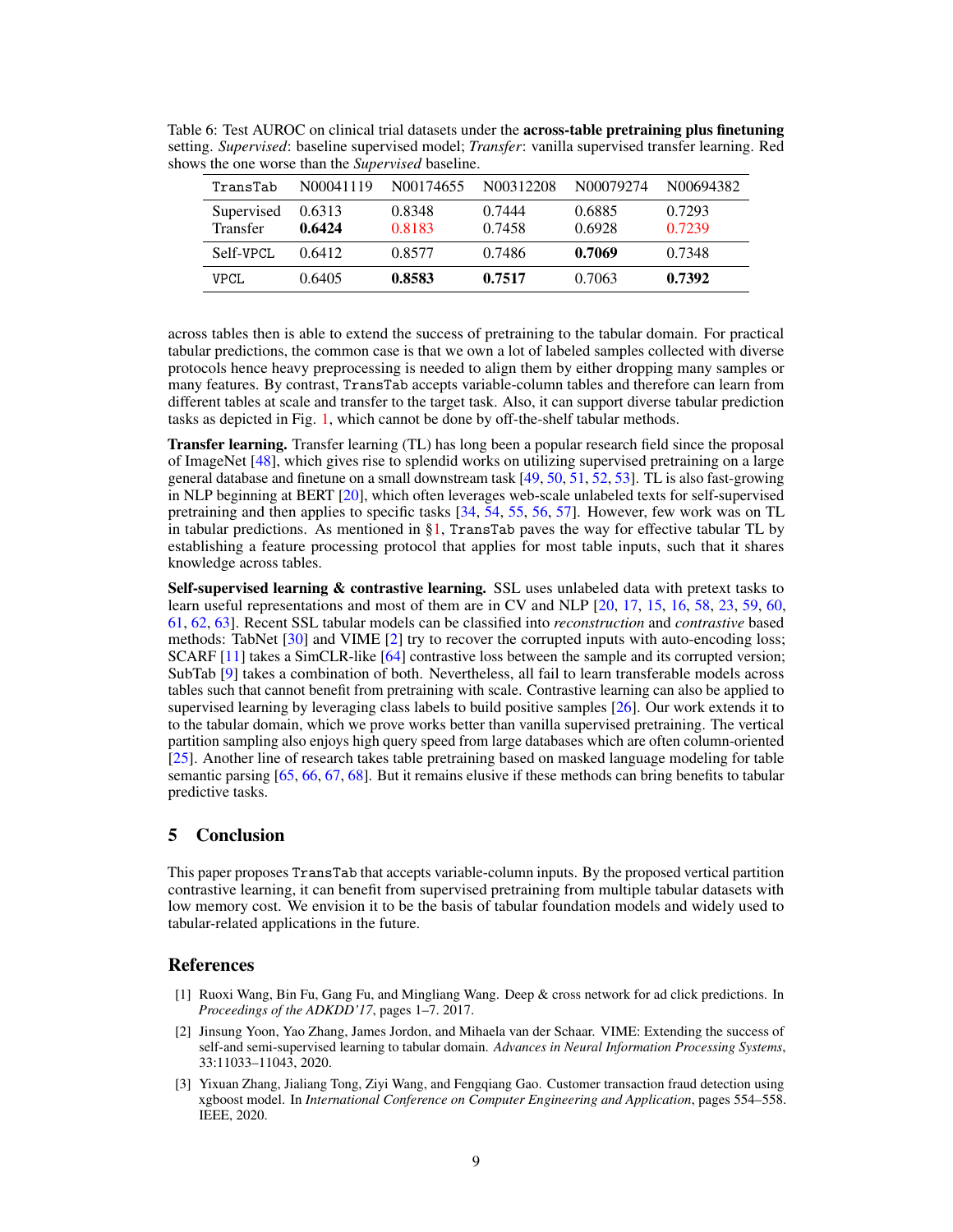- <span id="page-9-0"></span>[4] Zifeng Wang and Suzhen Li. Data-driven risk assessment on urban pipeline network based on a cluster model. *Reliability Engineering & System Safety*, 196:106781, 2020.
- <span id="page-9-1"></span>[5] Xin Huang, Ashish Khetan, Milan Cvitkovic, and Zohar Karnin. TabTransformer: Tabular data modeling using contextual embeddings. *arXiv preprint arXiv:2012.06678*, 2020.
- <span id="page-9-2"></span>[6] Inkit Padhi, Yair Schiff, Igor Melnyk, Mattia Rigotti, Youssef Mroueh, Pierre Dognin, Jerret Ross, Ravi Nair, and Erik Altman. Tabular transformers for modeling multivariate time series. In *IEEE International Conference on Acoustics, Speech and Signal Processing*, pages 3565–3569. IEEE, 2021.
- <span id="page-9-3"></span>[7] Radostin Cholakov and Todor Kolev. The GatedTabTransformer. an enhanced deep learning architecture for tabular modeling. *arXiv preprint arXiv:2201.00199*, 2022.
- <span id="page-9-4"></span>[8] Zifeng Wang and Jimeng Sun. SurvTRACE: Transformers for survival analysis with competing events. *arXiv preprint arXiv:2110.00855*, 2021.
- <span id="page-9-5"></span>[9] Talip Ucar, Ehsan Hajiramezanali, and Lindsay Edwards. SubTab: Subsetting features of tabular data for self-supervised representation learning. *Advances in Neural Information Processing Systems*, 34, 2021.
- <span id="page-9-6"></span>[10] Gowthami Somepalli, Micah Goldblum, Avi Schwarzschild, C Bayan Bruss, and Tom Goldstein. SAINT: Improved neural networks for tabular data via row attention and contrastive pre-training. *arXiv preprint arXiv:2106.01342*, 2021.
- <span id="page-9-7"></span>[11] Dara Bahri, Heinrich Jiang, Yi Tay, and Donald Metzler. SCARF: Self-supervised contrastive learning using random feature corruption. In *International Conference on Learning Representations*, 2022.
- <span id="page-9-8"></span>[12] Fatemeh Nargesian, Erkang Zhu, Ken Q Pu, and Renée J Miller. Table union search on open data. *Proceedings of the VLDB Endowment*, 11(7):813–825, 2018.
- <span id="page-9-9"></span>[13] Erkang Zhu, Dong Deng, Fatemeh Nargesian, and Renée J Miller. Josie: Overlap set similarity search for finding joinable tables in data lakes. In *International Conference on Management of Data*, pages 847–864, 2019.
- <span id="page-9-10"></span>[14] Yuyang Dong, Kunihiro Takeoka, Chuan Xiao, and Masafumi Oyamada. Efficient joinable table discovery in data lakes: A high-dimensional similarity-based approach. In *IEEE International Conference on Data Engineering*, pages 456–467. IEEE, 2021.
- <span id="page-9-11"></span>[15] Kaiming He, Xinlei Chen, Saining Xie, Yanghao Li, Piotr Dollár, and Ross Girshick. Masked autoencoders are scalable vision learners. *arXiv preprint arXiv:2111.06377*, 2021.
- <span id="page-9-12"></span>[16] Alexey Dosovitskiy, Lucas Beyer, Alexander Kolesnikov, Dirk Weissenborn, Xiaohua Zhai, Thomas Unterthiner, Mostafa Dehghani, Matthias Minderer, Georg Heigold, Sylvain Gelly, et al. An image is worth 16x16 words: Transformers for image recognition at scale. In *International Conference on Learning Representations*, 2020.
- <span id="page-9-13"></span>[17] Hangbo Bao, Li Dong, and Furu Wei. BEiT: Bert pre-training of image transformers. *arXiv preprint arXiv:2106.08254*, 2021.
- <span id="page-9-14"></span>[18] Tomas Mikolov, Kai Chen, Greg Corrado, and Jeffrey Dean. Efficient estimation of word representations in vector space. *arXiv preprint arXiv:1301.3781*, 2013.
- <span id="page-9-15"></span>[19] Mike Schuster and Kaisuke Nakajima. Japanese and korean voice search. In *IEEE international conference on acoustics, speech and signal processing (ICASSP)*, pages 5149–5152. IEEE, 2012.
- <span id="page-9-16"></span>[20] Jacob Devlin, Ming-Wei Chang, Kenton Lee, and Kristina Toutanova. Bert: Pre-training of deep bidirectional transformers for language understanding. *arXiv preprint arXiv:1810.04805*, 2018.
- <span id="page-9-17"></span>[21] Bill Yuchen Lin, Seyeon Lee, Rahul Khanna, and Xiang Ren. Birds have four legs?! NumerSense: Probing numerical commonsense knowledge of pre-trained language models. In *Proceedings of the EMNLP*, pages 6862–6868, 2020.
- <span id="page-9-18"></span>[22] Jimmy Lei Ba, Jamie Ryan Kiros, and Geoffrey E Hinton. Layer normalization. *arXiv preprint arXiv:1607.06450*, 2016.
- <span id="page-9-19"></span>[23] Ashish Vaswani, Noam Shazeer, Niki Parmar, Jakob Uszkoreit, Llion Jones, Aidan N Gomez, Łukasz Kaiser, and Illia Polosukhin. Attention is all you need. *Advances in Neural Information Processing Systems*, 30, 2017.
- <span id="page-9-20"></span>[24] Sajad Darabi, Shayan Fazeli, Ali Pazoki, Sriram Sankararaman, and Majid Sarrafzadeh. Contrastive mixup: Self-and semi-supervised learning for tabular domain. *arXiv preprint arXiv:2108.12296*, 2021.
- <span id="page-9-21"></span>[25] Mike Stonebraker, Daniel J Abadi, Adam Batkin, Xuedong Chen, Mitch Cherniack, Miguel Ferreira, Edmond Lau, Amerson Lin, Sam Madden, Elizabeth O'Neil, et al. C-store: a column-oriented dbms. In *Making Databases Work: the Pragmatic Wisdom of Michael Stonebraker*, pages 491–518. 2018.
- <span id="page-9-22"></span>[26] Prannay Khosla, Piotr Teterwak, Chen Wang, Aaron Sarna, Yonglong Tian, Phillip Isola, Aaron Maschinot, Ce Liu, and Dilip Krishnan. Supervised contrastive learning. *Advances in Neural Information Processing Systems*, 33:18661–18673, 2020.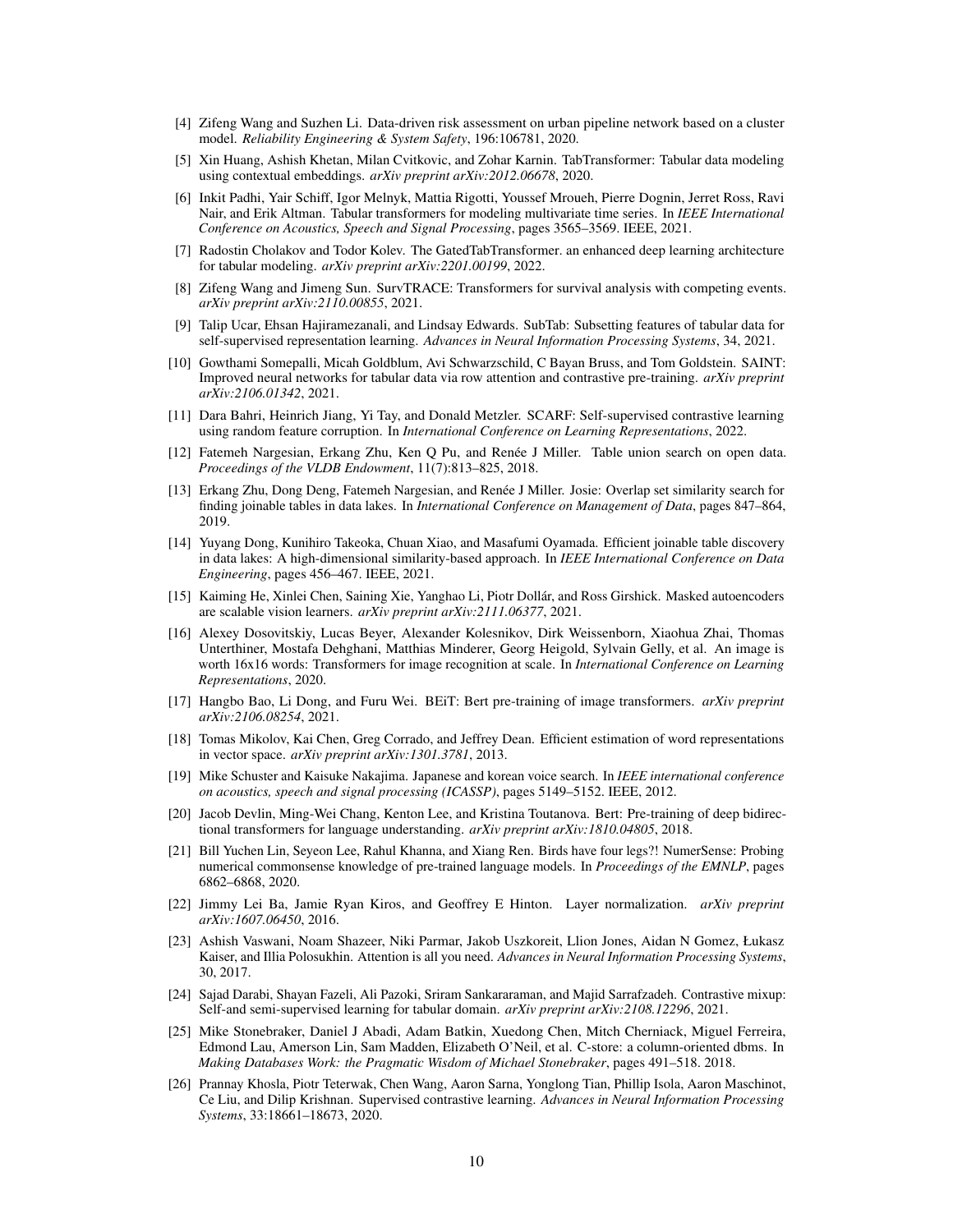- <span id="page-10-0"></span>[27] Diederik P Kingma and Jimmy Ba. Adam: A method for stochastic optimization. *arXiv preprint arXiv:1412.6980*, 2014.
- <span id="page-10-1"></span>[28] Tianqi Chen and Carlos Guestrin. Xgboost: A scalable tree boosting system. In *ACM SIGKDD International Conference on Knowledge Discovery and Data Mining*, pages 785–794, 2016.
- <span id="page-10-2"></span>[29] Günter Klambauer, Thomas Unterthiner, Andreas Mayr, and Sepp Hochreiter. Self-normalizing neural networks. *Advances in Neural Information Processing Systems*, 30, 2017.
- <span id="page-10-3"></span>[30] Sercan O Arık and Tomas Pfister. Tabnet: Attentive interpretable tabular learning. In *AAAI*, volume 35, pages 6679–6687, 2021.
- <span id="page-10-4"></span>[31] Weiping Song, Chence Shi, Zhiping Xiao, Zhijian Duan, Yewen Xu, Ming Zhang, and Jian Tang. AutoInt: Automatic feature interaction learning via self-attentive neural networks. In *Proceedings of the 28th ACM International Conference on Information and Knowledge Management*, pages 1161–1170, 2019.
- <span id="page-10-5"></span>[32] Yury Gorishniy, Ivan Rubachev, Valentin Khrulkov, and Artem Babenko. Revisiting deep learning models for tabular data. *Advances in Neural Information Processing Systems*, 34, 2021.
- <span id="page-10-6"></span>[33] Bernardino Romera-Paredes and Philip Torr. An embarrassingly simple approach to zero-shot learning. In *International conference on machine learning*, pages 2152–2161. PMLR, 2015.
- <span id="page-10-7"></span>[34] Tom Brown, Benjamin Mann, Nick Ryder, Melanie Subbiah, Jared D Kaplan, Prafulla Dhariwal, Arvind Neelakantan, Pranav Shyam, Girish Sastry, Amanda Askell, et al. Language models are few-shot learners. *Advances in Neural Information Processing Systems*, 33:1877–1901, 2020.
- <span id="page-10-8"></span>[35] Alec Radford, Jong Wook Kim, Chris Hallacy, Aditya Ramesh, Gabriel Goh, Sandhini Agarwal, Girish Sastry, Amanda Askell, Pamela Mishkin, Jack Clark, et al. Learning transferable visual models from natural language supervision. In *International Conference on Machine Learning*, pages 8748–8763. PMLR, 2021.
- <span id="page-10-9"></span>[36] Guolin Ke, Qi Meng, Thomas Finley, Taifeng Wang, Wei Chen, Weidong Ma, Qiwei Ye, and Tie-Yan Liu. LightGBM: A highly efficient gradient boosting decision tree. *Advances in Neural Information Processing Systems*, 30, 2017.
- <span id="page-10-10"></span>[37] Anna Veronika Dorogush, Vasily Ershov, and Andrey Gulin. CatBoost: gradient boosting with categorical features support. *arXiv preprint arXiv:1810.11363*, 2018.
- <span id="page-10-11"></span>[38] Jintai Chen, Kuanlun Liao, Yao Wan, Danny Z Chen, and Jian Wu. Danets: Deep abstract networks for tabular data classification and regression. *arXiv preprint arXiv:2112.02962*, 2021.
- <span id="page-10-12"></span>[39] Vadim Borisov, Tobias Leemann, Kathrin Seßler, Johannes Haug, Martin Pawelczyk, and Gjergji Kasneci. Deep neural networks and tabular data: A survey. *arXiv preprint arXiv:2110.01889*, 2021.
- <span id="page-10-13"></span>[40] Ami Abutbul, Gal Elidan, Liran Katzir, and Ran El-Yaniv. Dnf-net: A neural architecture for tabular data. *arXiv preprint arXiv:2006.06465*, 2020.
- <span id="page-10-14"></span>[41] Liran Katzir, Gal Elidan, and Ran El-Yaniv. Net-dnf: Effective deep modeling of tabular data. In *International Conference on Learning Representations*, 2020.
- <span id="page-10-15"></span>[42] Yuanfei Luo, Hao Zhou, Wei-Wei Tu, Yuqiang Chen, Wenyuan Dai, and Qiang Yang. Network on network for tabular data classification in real-world applications. In *Proceedings of the 43rd International ACM SIGIR Conference on Research and Development in Information Retrieval*, pages 2317–2326, 2020.
- <span id="page-10-16"></span>[43] Xiawei Guo, Yuhan Quan, Huan Zhao, Quanming Yao, Yong Li, and Weiwei Tu. TabGNN: Multiplex graph neural network for tabular data prediction. *arXiv preprint arXiv:2108.09127*, 2021.
- <span id="page-10-17"></span>[44] Yuanfei Luo, Mengshuo Wang, Hao Zhou, Quanming Yao, Wei-Wei Tu, Yuqiang Chen, Wenyuan Dai, and Qiang Yang. Autocross: Automatic feature crossing for tabular data in real-world applications. In *ACM SIGKDD International Conference on Knowledge Discovery & Data Mining*, pages 1936–1945, 2019.
- <span id="page-10-18"></span>[45] Jiarui Qin, Weinan Zhang, Rong Su, Zhirong Liu, Weiwen Liu, Ruiming Tang, Xiuqiang He, and Yong Yu. Retrieval & interaction machine for tabular data prediction. In *ACM SIGKDD Conference on Knowledge Discovery & Data Mining*, pages 1379–1389, 2021.
- <span id="page-10-19"></span>[46] Ravid Shwartz-Ziv and Amitai Armon. Tabular data: Deep learning is not all you need. *Information Fusion*, 81:84–90, 2022.
- <span id="page-10-20"></span>[47] Arlind Kadra, Marius Lindauer, Frank Hutter, and Josif Grabocka. Well-tuned simple nets excel on tabular datasets. *Advances in Neural Information Processing Systems*, 34, 2021.
- <span id="page-10-21"></span>[48] Jia Deng, Wei Dong, Richard Socher, Li-Jia Li, Kai Li, and Li Fei-Fei. Imagenet: A large-scale hierarchical image database. In *IEEE Conference on Computer Vision and Pattern Recognition*, pages 248–255. IEEE, 2009.
- <span id="page-10-22"></span>[49] Karen Simonyan and Andrew Zisserman. Very deep convolutional networks for large-scale image recognition. *arXiv preprint arXiv:1409.1556*, 2014.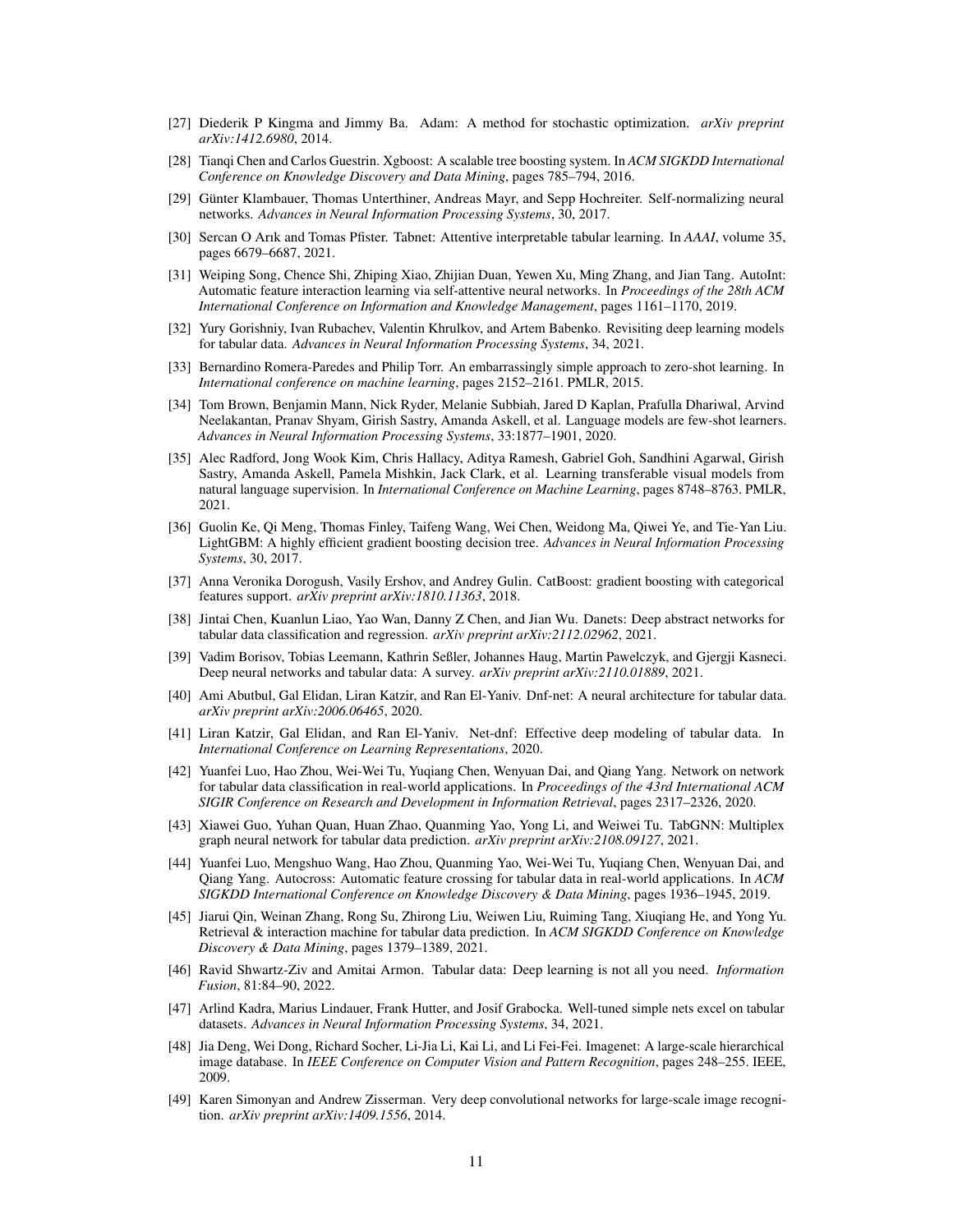- <span id="page-11-0"></span>[50] Jason Yosinski, Jeff Clune, Yoshua Bengio, and Hod Lipson. How transferable are features in deep neural networks? *Advances in Neural Information Processing Systems*, 27, 2014.
- <span id="page-11-1"></span>[51] Kaiming He, Xiangyu Zhang, Shaoqing Ren, and Jian Sun. Deep residual learning for image recognition. In *IEEE Conference on Computer Vision and Pattern Recognition*, pages 770–778, 2016.
- <span id="page-11-2"></span>[52] Gao Huang, Zhuang Liu, Laurens Van Der Maaten, and Kilian Q Weinberger. Densely connected convolutional networks. In *IEEE Conference on Computer Vision and Pattern Recognition*, pages 4700– 4708, 2017.
- <span id="page-11-3"></span>[53] Barret Zoph, Vijay Vasudevan, Jonathon Shlens, and Quoc V Le. Learning transferable architectures for scalable image recognition. In *IEEE Conference on Computer Vision and Pattern Recognition*, pages 8697–8710, 2018.
- <span id="page-11-4"></span>[54] Yinhan Liu, Myle Ott, Naman Goyal, Jingfei Du, Mandar Joshi, Danqi Chen, Omer Levy, Mike Lewis, Luke Zettlemoyer, and Veselin Stoyanov. Roberta: A robustly optimized bert pretraining approach. *arXiv preprint arXiv:1907.11692*, 2019.
- <span id="page-11-5"></span>[55] Colin Raffel, Noam Shazeer, Adam Roberts, Katherine Lee, Sharan Narang, Michael Matena, Yanqi Zhou, Wei Li, and Peter J Liu. Exploring the limits of transfer learning with a unified text-to-text transformer. *Journal of Machine Learning Research*, 21:1–67, 2020.
- <span id="page-11-6"></span>[56] Zhilin Yang, Zihang Dai, Yiming Yang, Jaime Carbonell, Russ R Salakhutdinov, and Quoc V Le. XLNet: Generalized autoregressive pretraining for language understanding. *Advances in Neural Information Processing Systems*, 32, 2019.
- <span id="page-11-7"></span>[57] Mike Lewis, Yinhan Liu, Naman Goyal, Marjan Ghazvininejad, Abdelrahman Mohamed, Omer Levy, Veselin Stoyanov, and Luke Zettlemoyer. BART: Denoising sequence-to-sequence pre-training for natural language generation, translation, and comprehension. In *Annual Meeting of the Association for Computational Linguistics*, pages 7871–7880, 2020.
- <span id="page-11-8"></span>[58] Tianyu Gao, Xingcheng Yao, and Danqi Chen. Simcse: Simple contrastive learning of sentence embeddings. In *Conference on Empirical Methods in Natural Language Processing*, pages 6894–6910, 2021.
- <span id="page-11-9"></span>[59] Jacob Devlin Ming-Wei Chang Kenton and Lee Kristina Toutanova. BERT: Pre-training of deep bidirectional transformers for language understanding. In *Proceedings of NAACL-HLT*, pages 4171–4186, 2019.
- <span id="page-11-10"></span>[60] Yao-Hung Hubert Tsai, Shaojie Bai, Paul Pu Liang, J Zico Kolter, Louis-Philippe Morency, and Ruslan Salakhutdinov. Multimodal transformer for unaligned multimodal language sequences. In *Proceedings of the Annual Meeting of the Association for Computational Linguistics*, 2019.
- <span id="page-11-11"></span>[61] Hassan Akbari, Liangzhe Yuan, Rui Qian, Wei-Hong Chuang, Shih-Fu Chang, Yin Cui, and Boqing Gong. VATT: Transformers for multimodal self-supervised learning from raw video, audio and text. *Advances in Neural Information Processing Systems*, 34, 2021.
- <span id="page-11-12"></span>[62] Dmitry Lepikhin, HyoukJoong Lee, Yuanzhong Xu, Dehao Chen, Orhan Firat, Yanping Huang, Maxim Krikun, Noam Shazeer, and Zhifeng Chen. GShard: Scaling giant models with conditional computation and automatic sharding. In *International Conference on Learning Representations*, 2020.
- <span id="page-11-13"></span>[63] William Fedus, Barret Zoph, and Noam Shazeer. Switch transformers: Scaling to trillion parameter models with simple and efficient sparsity. *arXiv preprint arXiv:2101.03961*, 2021.
- <span id="page-11-14"></span>[64] Ting Chen, Simon Kornblith, Mohammad Norouzi, and Geoffrey Hinton. A simple framework for contrastive learning of visual representations. In *International conference on machine learning*, pages 1597–1607. PMLR, 2020.
- <span id="page-11-15"></span>[65] Pengcheng Yin, Graham Neubig, Wen-tau Yih, and Sebastian Riedel. TaBERT: Pretraining for joint understanding of textual and tabular data. In *Annual Meeting of the Association for Computational Linguistics*, pages 8413–8426, 2020.
- <span id="page-11-16"></span>[66] Hiroshi Iida, Dung Thai, Varun Manjunatha, and Mohit Iyyer. TABBIE: Pretrained representations of tabular data. In *Conference of the North American Chapter of the Association for Computational Linguistics*, 2021.
- <span id="page-11-17"></span>[67] Xi Victoria Lin, Richard Socher, and Caiming Xiong. Bridging textual and tabular data for cross-domain text-to-sql semantic parsing. *arXiv preprint arXiv:2012.12627*, 2020.
- <span id="page-11-18"></span>[68] Xiang Deng, Huan Sun, Alyssa Lees, You Wu, and Cong Yu. TURL: Table understanding through representation learning. *Proceedings of the VLDB Endowment*, 2021.
- <span id="page-11-19"></span>[69] Vincenzo Cutrona. Semantic enrichment for large-scale data analytics. 2019.
- <span id="page-11-20"></span>[70] Adam Paszke, Sam Gross, Francisco Massa, Adam Lerer, James Bradbury, Gregory Chanan, Trevor Killeen, Zeming Lin, Natalia Gimelshein, Luca Antiga, et al. Pytorch: An imperative style, high-performance deep learning library. *Advances in Neural Information Processing Systems*, 32, 2019.
- <span id="page-11-21"></span>[71] Aaron Van den Oord, Yazhe Li, Oriol Vinyals, et al. Representation learning with contrastive predictive coding. *arXiv preprint arXiv:1807.03748*, 2(3):4, 2018.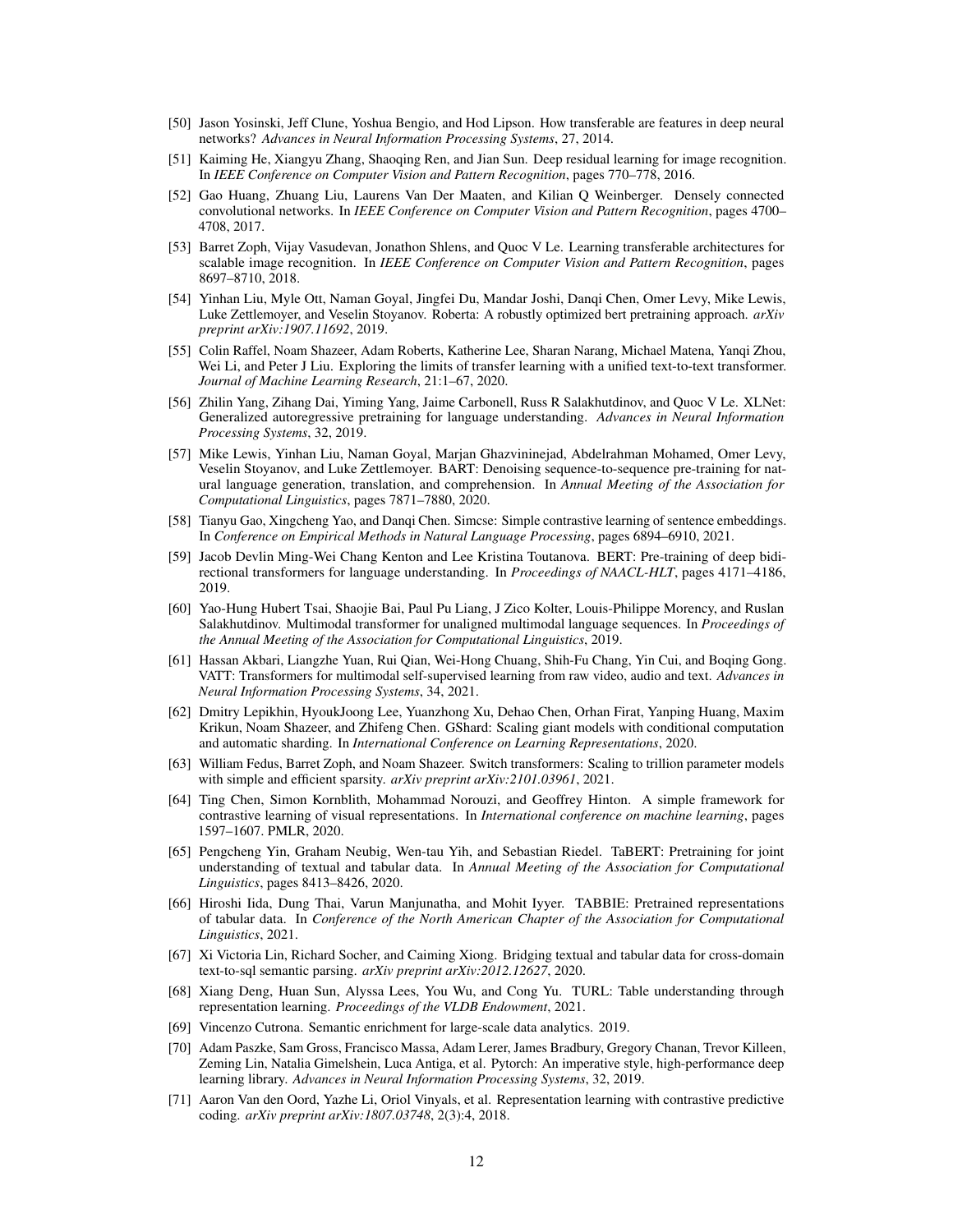## Checklist

- 1. For all authors...
	- (a) Do the main claims made in the abstract and introduction accurately reflect the paper's contributions and scope? [Yes]
	- (b) Did you describe the limitations of your work? [Yes] See § [3.5](#page-7-2) and Appendix [§A.](#page-13-1)
	- (c) Did you discuss any potential negative societal impacts of your work? [Yes] See Appendix [§A.](#page-13-1)
	- (d) Have you read the ethics review guidelines and ensured that your paper conforms to them? [Yes]
- 2. If you are including theoretical results...
	- (a) Did you state the full set of assumptions of all theoretical results? [N/A] This paper does not include theoretical results.
	- (b) Did you include complete proofs of all theoretical results? [N/A] This paper does not include theoretical results.
- 3. If you ran experiments...
	- (a) Did you include the code, data, and instructions needed to reproduce the main experimental results (either in the supplemental material or as a URL)? [Yes] See supplementary materials.
	- (b) Did you specify all the training details (e.g., data splits, hyperparameters, how they were chosen)? [Yes] For our methods please see Model and Implementation Protocols of [§3;](#page-5-2) for the compared baselines please see Appendix [§B;](#page-13-0)
	- (c) Did you report error bars (e.g., with respect to the random seed after running experiments multiple times)? [Yes]
	- (d) Did you include the total amount of compute and the type of resources used (e.g., type of GPUs, internal cluster, or cloud provider)? [Yes] Please see Model and Implementation Protocols of [§3.](#page-5-2)
- 4. If you are using existing assets (e.g., code, data, models) or curating/releasing new assets...
	- (a) If your work uses existing assets, did you cite the creators? [Yes] See Table [13.](#page-16-3)
	- (b) Did you mention the license of the assets? [Yes] Licenses are available referring to the provided links.
	- (c) Did you include any new assets either in the supplemental material or as a URL? [Yes] See Appendix [§C.](#page-14-2)
	- (d) Did you discuss whether and how consent was obtained from people whose data you're using/curating? [Yes] See Appendix [§C.](#page-14-2)
	- (e) Did you discuss whether the data you are using/curating contains personally identifiable information or offensive content? [Yes] See Appendix [§C.](#page-14-2)
- 5. If you used crowdsourcing or conducted research with human subjects...
	- (a) Did you include the full text of instructions given to participants and screenshots, if applicable? [N/A] This paper does not use crowdsourcing.
	- (b) Did you describe any potential participant risks, with links to Institutional Review Board (IRB) approvals, if applicable? [N/A] This paper does not use crowdsourcing.
	- (c) Did you include the estimated hourly wage paid to participants and the total amount spent on participant compensation? [N/A] This paper does not use crowdsourcing.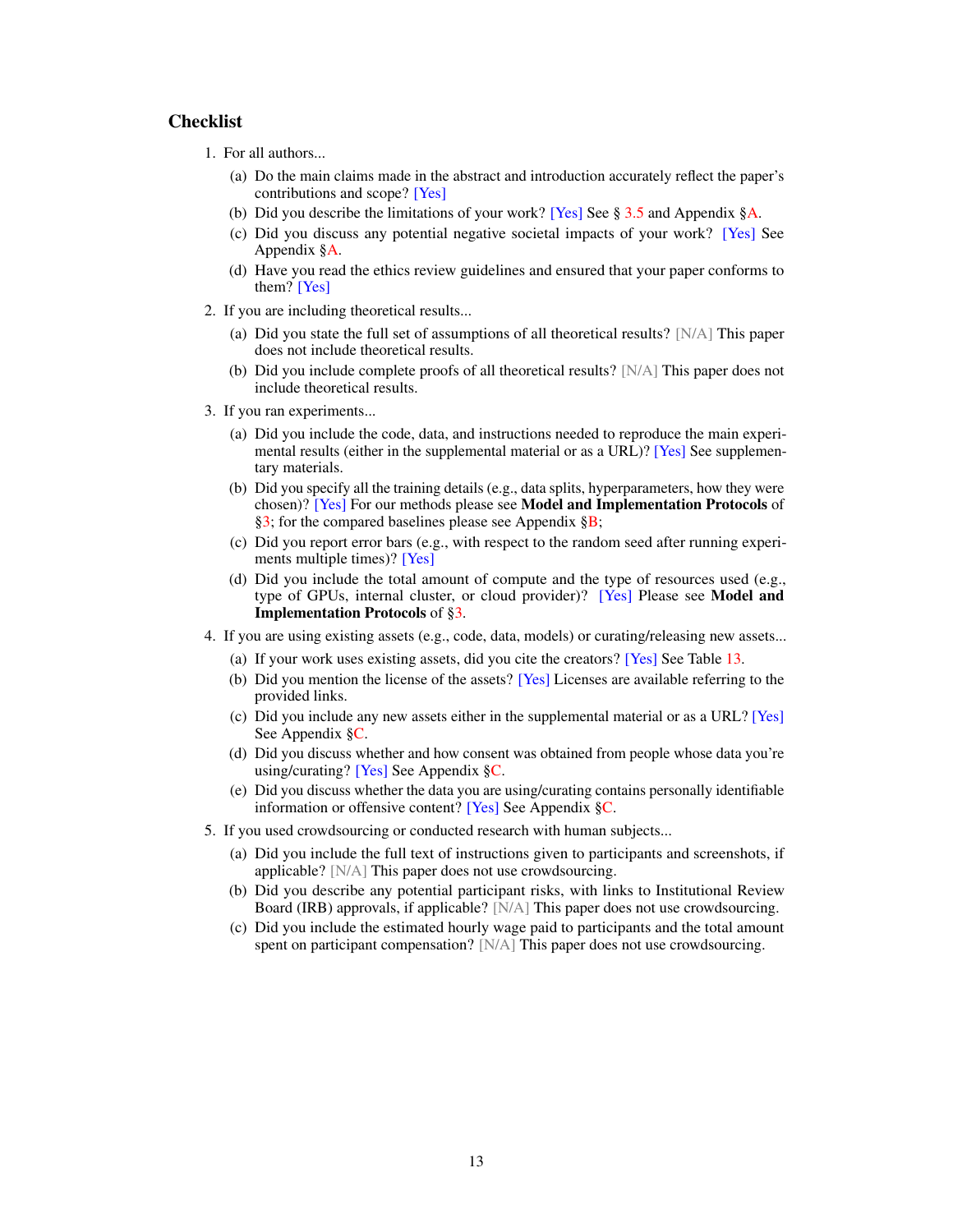# <span id="page-13-1"></span>A Broader impact of this work

Tabular data is the most common data format used in practical data analysis including healthcare, finance, business, advertising, manufacturing, etc. Regardless of its importance, much more effort was made to play deep learning with other domains like vision, language, and audio. As a result, non-deep algorithms especially tree-based still dominate tabular data analysis. This paper opens the door to leverage the power of transfer learning in the tabular domain because TransTab is capable of dealing with variable-column input tables. This property also alleviates the workload required for data preprocessing because TransTab permits missing features and make good predictions based on the remaining features. This advance is expected to bring tremendous savings of time and money from the data engineering which often takes up 80% of efforts for data science projects [\[69\]](#page-11-19). It also sheds light on developing foundation models for the tabular domain because of the success of pretraining on scale.

The potential negative effect would be that it requires more effort on solving data privacy issues because TransTab works better when features are represented by descriptive texts compared with discretized indices. However, this can be alleviated by mapping features to machine-readable tokens in advance by a private codebook. Besides, TransTab needs more resources than simple models like MLP and Trees. The main cause is the use of full attention in multihead attention modules and the tokenization in the featurizing process. The former problem can be alleviated by replacing transformers with MLP-based blocks like gated attention units. The latter can be circumvented by pre-tokenization before the model training.

# <span id="page-13-0"></span>B Baseline architecture and implementation

In this section, we introduce the implementation details of baselines in experiments.

- LR: Use the default setting of the package scikit-learn<sup>[3](#page-13-2)</sup> except the max iterations is set 1000.
- XGBoost: We set the maximum number of estimators in  $\{50, 100, 500\}$  and the max depth in  $\{4, 6, 8\}$  $\{4, 6, 8\}$  $\{4, 6, 8\}$ . Implemented based on the XGBoost package<sup>4</sup>.
- MLP & SNN: We keep the same architecture for both except for their activations: three dense layers with hidden dimensions 256, 256, 1; dropout with rate of 0.1 is used. They are trained with batch size ∈  $\{16, 32, 64, 128\}$ , learning rate ∈  $\{5e-5, 1e-4, 5e-4, 1e-3\}$ , and early stopping patience of 5 with 100 maximum epochs.
- TabNet: Use the official implementation with the default recommended parameters<sup>[5](#page-13-4)</sup>. Trained with batch size  $\in \{16, 32, 64, 128\}$ , learning rate  $\in \{1e-4, 1e-3, 2e-2\}$ ,  $n_a, n_d \in \{8, 16, 64, 128\}$ ,  $\gamma \in \{1.3, 1.5, 1.8\}$ , categorical embedding dimension  $\in \{1, 8, 16\}$  and early stopping patience of 5 with 100 maximum epochs.
- DCN: Use the implementation by Deep-CTR<sup>[6](#page-13-5)</sup>. The number of cross is 2; dropout rate for feedforward component is 0.1; MLP part has two dense layers of dimension 256, 128; Trained with batch size  $\in \{16, 32, 64, 128\}$ , learning rate  $\in \{5e-5, 1e-4, 1e-3\}$ , and early stopping patience of 10 in 100 maximum epochs.
- AutoInt: Use the implementation by Deep-CTR. Attention layer number is set 2; Attention head number is set 2; MLP part has two dense layers of dimension 256, 128; dropout deactivated; Trained with batch size  $\in \{16, 32, 64, 128\}$ , learning rate  $\in \{5e-5, 1e-4, 1e-3\}$ , and early stopping patience of 10 in 100 maximum epochs.
- TabTransformer: Use the official implementation<sup>[7](#page-13-6)</sup>. Feed-forward component has 128 dimension; 2 transformer layers are used; The number of heads of attention is  $\in \{2, 4, 8\}$ ; Dropout rate is 0.1; ReLU activation is used; Trained with batch size  $\in \{16, 32, 64, 128\}$ , learning rate  $\in$ {5e-5,1e-4,1e-3}, and early stopping patience of 10 in 100 maximum epochs.
- FT-Transformer: Use the official implementation<sup>[8](#page-13-7)</sup>. Feed-forward component has 128 dimension; 2 transformer layers are used; The number of heads of attention is  $\in \{2, 4, 8\}$ ; Dropout rate is 0.1;

<span id="page-13-2"></span><sup>&</sup>lt;sup>3</sup>[sklearn.linear\\_model.LogisticRegression](https://scikit-learn.org/stable/modules/generated/sklearn.linear_model.LogisticRegression.html)

<span id="page-13-3"></span><sup>4</sup> [xgboost.sklearn](https://xgboost.readthedocs.io/en/stable/python/python_api.html)

<span id="page-13-4"></span><sup>5</sup> <https://github.com/dreamquark-ai/tabnet>

<span id="page-13-5"></span> $^6$ <https://github.com/shenweichen/DeepCTR-Torch>

<span id="page-13-6"></span><sup>7</sup> <https://github.com/lucidrains/tab-transformer-pytorch>

<span id="page-13-7"></span><sup>8</sup> <https://github.com/Yura52/rtdl>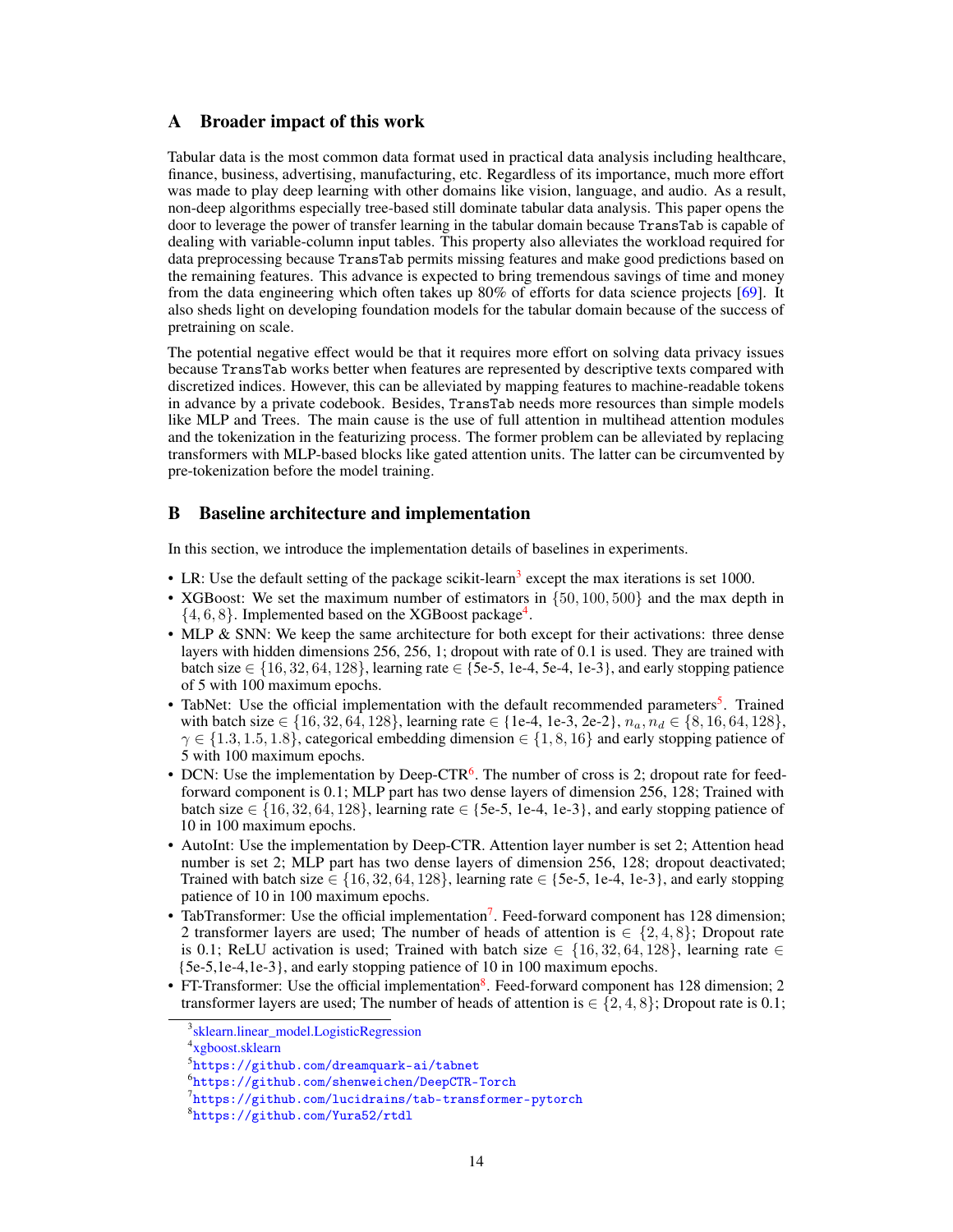<span id="page-14-0"></span>Table 7: Statistics of the used public datasets. All are binary classification tasks. Positive ratio means the ratio of data points belong the positive class. Source links are available at Table [13.](#page-16-3)

| Name                  | N Datapoints | Categorical | <b>Binary</b> | Numerical | Positive ratio |
|-----------------------|--------------|-------------|---------------|-----------|----------------|
| credit-g $(CG)$       | 1000         |             |               |           | 0.7            |
| $credit-approxal(CA)$ | 690          |             |               |           | 0.56           |
| dresses-sales (DS)    | 500          |             |               |           | 0.42           |
| adult $(AD)$          | 48842        | 12          |               |           | 0.24           |
| cylinder-bands (CB)   | 540          | 13          |               | 18        | 0.58           |
| blastchar (BL)        | 7043         |             |               |           | 0.27           |
| insurance-co $(IO)$   | 5822         |             |               | 83        | 0.06           |
| 1995-income $(IC)$    | 32561        |             |               |           | 0.24           |

<span id="page-14-1"></span>Table 8: Test AUROC results on public datasets the under supervised learning setting. The dataset name is abbreviated referring to Table [7.](#page-14-0)

| Methods         | CG    | CA    | DS    | AD    | CB    | BL    | IО    | IC    | Rank(Std)   |
|-----------------|-------|-------|-------|-------|-------|-------|-------|-------|-------------|
| LR              | 0.720 | 0.836 | 0.557 | 0.851 | 0.748 | 0.801 | 0.769 | 0.860 | 9.88(1.90)  |
| <b>XGB</b> oost | 0.726 | 0.895 | 0.587 | 0.912 | 0.892 | 0.821 | 0.758 | 0.925 | 5.12(3.86)  |
| <b>MLP</b>      | 0.643 | 0.832 | 0.568 | 0.904 | 0.613 | 0.832 | 0.779 | 0.893 | 9.25(2.07)  |
| <b>SNN</b>      | 0.641 | 0.880 | 0.540 | 0.902 | 0.621 | 0.834 | 0.794 | 0.892 | 8.00(3.32)  |
| TabNet          | 0.585 | 0.800 | 0.478 | 0.904 | 0.680 | 0.819 | 0.742 | 0.896 | 10.75(1.49) |
| <b>DCN</b>      | 0.739 | 0.870 | 0.674 | 0.913 | 0.848 | 0.840 | 0.768 | 0.915 | 4.12(1.69)  |
| AutoInt         | 0.744 | 0.866 | 0.672 | 0.913 | 0.808 | 0.844 | 0.762 | 0.916 | 4.62(2.52)  |
| <b>TabTrans</b> | 0.718 | 0.860 | 0.648 | 0.914 | 0.855 | 0.820 | 0.794 | 0.882 | 6.50(3.12)  |
| FT-Trans        | 0.739 | 0.859 | 0.657 | 0.913 | 0.862 | 0.841 | 0.793 | 0.915 | 3.94(1.35)  |
| <b>VIME</b>     | 0.735 | 0.852 | 0.485 | 0.912 | 0.769 | 0.837 | 0.786 | 0.908 | 6.06(2.83)  |
| <b>SCARF</b>    | 0.733 | 0.861 | 0.663 | 0.911 | 0.719 | 0.833 | 0.758 | 0.905 | 6.75(2.12)  |
| TransTab        | 0.768 | 0.881 | 0.643 | 0.907 | 0.851 | 0.845 | 0.822 | 0.919 | 3.00(1.93)  |

ReLU activation is used; Trained with batch size  $\in \{16, 32, 64\}$ , learning rate  $\in \{5e-5, 1e-4, 1e-3\}$ , and early stopping patience of 10 in 100 maximum epochs.

- VIME: We reproduce it by PyTorch  $[70]$  based on the original official implementation<sup>[9](#page-14-3)</sup> where its encoders, mask estimators, decoders are all one dense layer with the hidden dimension same as the input features. During the pretraining phase, we train the model on all training data taking mask rate 0.3, batch size 128, learning rate 1e-4, and 10 epochs; during the fine-tuning phase, we add a classifier after the encoder with three dense layers of 100 dimension and ReLU activations. Trained with batch size  $\in \{16, 32, 64, 128\}$ , learning rate {5e-5,1e-4,1e-3}, and early stopping patience of 10 in 100 maximum epochs.
- SCARF: Since no official code is found, we reproduce it by PyTorch based on the descriptions in the original paper. A 4-layer encoder and a 2-layer decoder with ReLU activations are used. Hidden dimensions of their intermediate layers are all 256. During the pretraining phase, we train the model on all trainign data taking mask rate 0.5, InfoNCE loss [\[71\]](#page-11-21) with learning rate 1e-3, batch size 128, and 10 epochs; during the fine-tuning phase, we add a classifier after the encoder with two dense layers with 256 hidden dimensions. Trained with batch size  $\in \{16, 32, 64, 128\}$ , learning rate  $\in$  {5e-5,1e-4,1e-3}, and early stopping patience of 10 in 100 maximum epochs.

# <span id="page-14-2"></span>C Preprocessing of clinical trial datasets

The raw real-world de-identified patient-level clinical records are obtained from [Project Data Sphere.](https://data.projectdatasphere.org/projectdatasphere/html/home) All clinical trial data used in this paper are available under registration for the data platform. For

<span id="page-14-3"></span> $^{9}$ <https://github.com/jsyoon0823/VIME>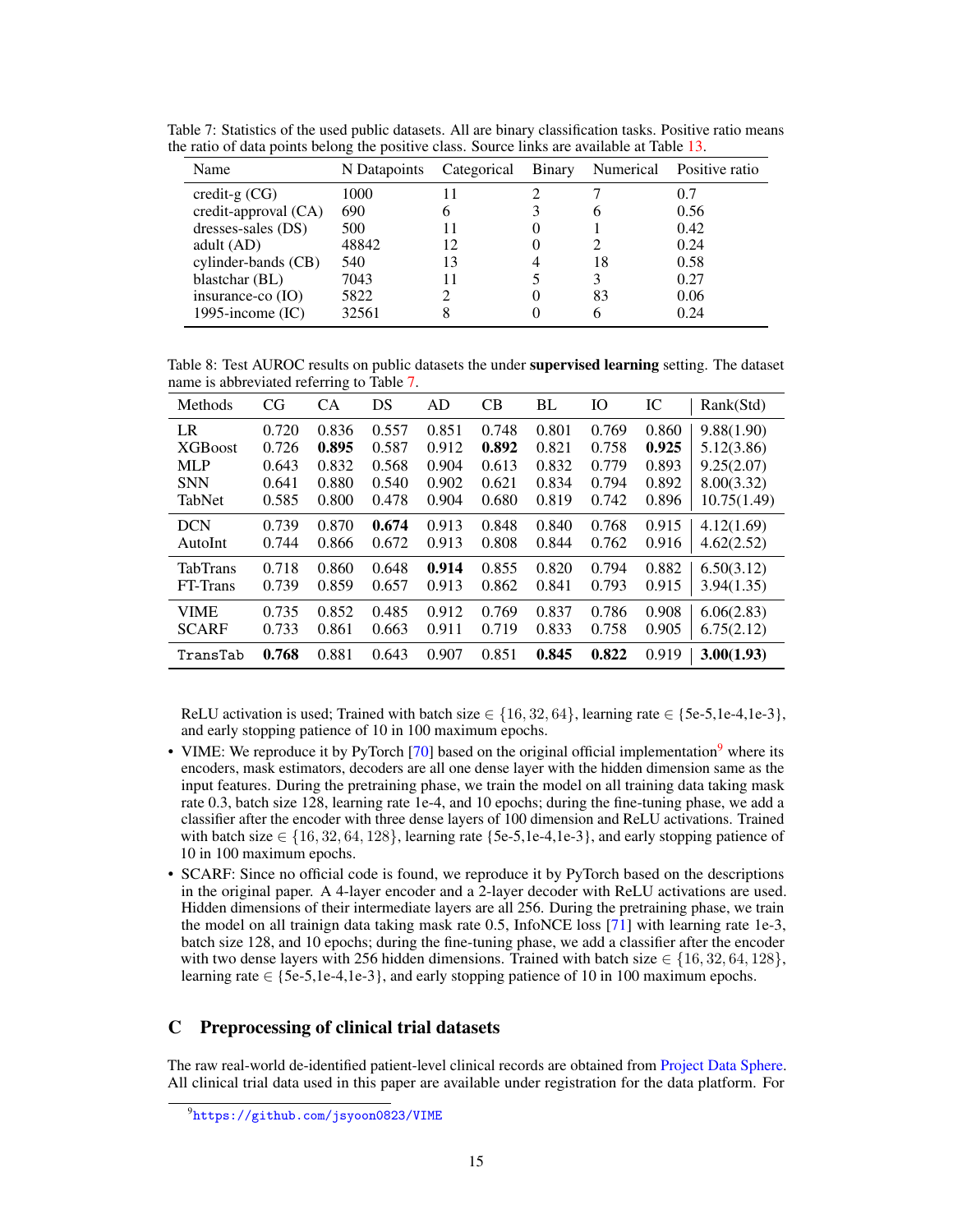| Methods         | CG    | CA    | DS    | AD    | CB    | BL    | Ю     | IC    | Rank(Std)  |
|-----------------|-------|-------|-------|-------|-------|-------|-------|-------|------------|
| LR              | 0.670 | 0.773 | 0.475 | 0.832 | 0.727 | 0.806 | 0.655 | 0.825 | 8.88(2.80) |
| <b>XGB</b> oost | 0.608 | 0.817 | 0.527 | 0.891 | 0.778 | 0.816 | 0.692 | 0.898 | 5.50(3.13) |
| <b>MLP</b>      | 0.586 | 0.676 | 0.516 | 0.890 | 0.631 | 0.825 | 0.626 | 0.885 | 9.50(2.07) |
| <b>SNN</b>      | 0.583 | 0.738 | 0.442 | 0.888 | 0.644 | 0.818 | 0.643 | 0.881 | 9.69(1.28) |
| TabNet          | 0.573 | 0.689 | 0.419 | 0.886 | 0.571 | 0.837 | 0.680 | 0.882 | 9.19(3.34) |
| <b>DCN</b>      | 0.674 | 0.835 | 0.578 | 0.893 | 0.778 | 0.840 | 0.660 | 0.891 | 3.38(2.01) |
| AutoInt         | 0.671 | 0.825 | 0.563 | 0.893 | 0.769 | 0.836 | 0.676 | 0.887 | 4.75(1.25) |
| <b>TabTrans</b> | 0.653 | 0.732 | 0.584 | 0.856 | 0.784 | 0.792 | 0.674 | 0.828 | 7.62(3.78) |
| FT-Trans        | 0.662 | 0.824 | 0.626 | 0.892 | 0.768 | 0.840 | 0.645 | 0.889 | 4.81(2.59) |
| <b>VIME</b>     | 0.621 | 0.697 | 0.571 | 0.892 | 0.769 | 0.803 | 0.683 | 0.881 | 7.00(3.01) |
| <b>SCARF</b>    | 0.651 | 0.753 | 0.556 | 0.891 | 0.703 | 0.829 | 0.680 | 0.887 | 6.56(1.32) |
| TransTab        | 0.741 | 0.879 | 0.665 | 0.894 | 0.791 | 0.841 | 0.739 | 0.897 | 1.12(0.35) |

<span id="page-15-0"></span>Table 9: Test AUROC results on public datasets the under feature incremental learning setting. The dataset name is abbreviated referring to Table [7.](#page-14-0)

<span id="page-15-1"></span>Table 10: Test AUROC results on public datasets under transfer learning across tables.

| Methods      |      | CG   | СA   |      |       | <b>DS</b> |      | AD   |      | CВ   |      | BL   |      | IO               |      | IC   | Rank(Std)  |
|--------------|------|------|------|------|-------|-----------|------|------|------|------|------|------|------|------------------|------|------|------------|
|              | setl | set2 | set1 | set2 | set l | set2      | set1 | set2 | set1 | set2 | set1 | set2 | setl | set <sub>2</sub> | set1 | set2 |            |
| LR.          | 0.69 | 0.69 | 0.81 | 0.82 | 0.47  | 0.56      | 0.81 | 0.81 | 0.68 | 0.78 | 0.77 | 0.82 | 0.71 | 0.81             | 0.81 | 0.84 | 8.57(2.83) |
| <b>XGB</b>   | 0.72 | 0.71 | 0.85 | 0.87 | 0.46  | 0.63      | 0.88 | 0.89 | 0.80 | 0.81 | 0.76 | 0.82 | 0.65 | 0.74             | 0.92 | 0.91 | 5.57(3.62) |
| <b>MLP</b>   | 0.67 | 0.70 | 0.82 | 0.86 | 0.53  | 0.67      | 0.89 | 0.90 | 0.73 | 0.82 | 0.79 | 0.83 | 0.70 | 0.78             | 0.90 | 0.90 | 5.00(2.86) |
| <b>SNN</b>   | 0.66 | 0.63 | 0.85 | 0.83 | 0.54  | 0.42      | 0.87 | 0.88 | 0.57 | 0.54 | 0.77 | 0.82 | 0.69 | 0.78             | 0.87 | 0.88 | 8.67(2.92) |
| TabNet       | 0.60 | 0.47 | 0.66 | 0.68 | 0.54  | 0.53      | 0.87 | 0.88 | 0.58 | 0.62 | 0.75 | 0.83 | 0.62 | 0.71             | 0.88 | 0.89 | 9.87(2.92) |
| <b>DCN</b>   | 0.69 | 0.70 | 0.83 | 0.85 | 0.51  | 0.58      | 0.88 | 0.74 | 0.79 | 0.78 | 0.79 | 0.76 | 0.70 | 0.71             | 0.91 | 0.90 | 6.67(2.94) |
| AutoInt      | 0.70 | 0.70 | 0.82 | 0.86 | 0.49  | 0.55      | 0.88 | 0.74 | 0.77 | 0.79 | 0.79 | 0.76 | 0.71 | 0.72             | 0.91 | 0.90 | 6.03(3.23) |
| TabTrans     | 0.72 | 0.72 | 0.84 | 0.86 | 0.54  | 0.57      | 0.88 | 0.90 | 0.73 | 0.79 | 0.78 | 0.81 | 0.67 | 0.71             | 0.88 | 0.88 | 6.03(2.93) |
| FT-Trans     | 0.72 | 0.71 | 0.83 | 0.85 | 0.53  | 0.64      | 0.89 | 0.90 | 0.76 | 0.79 | 0.78 | 0.84 | 0.68 | 0.78             | 0.91 | 0.91 | 4.97(1.95) |
| <b>VIME</b>  | 0.59 | 0.70 | 0.79 | 0.76 | 0.45  | 0.53      | 0.88 | 0.90 | 0.65 | 0.81 | 0.58 | 0.83 | 0.67 | 0.70             | 0.90 | 0.90 | 8.83(3.24) |
| <b>SCARF</b> | 0.69 | 0.72 | 0.82 | 0.85 | 0.55  | 0.64      | 0.88 | 0.89 | 0.77 | 0.73 | 0.78 | 0.83 | 0.71 | 0.75             | 0.90 | 0.89 | 5.47(2.42) |
| TransTab     | 0.74 | 0.76 | 0.87 | 0.89 | 0.55  | 0.66      | 0.88 | 0.90 | 0.80 | 0.80 | 0.79 | 0.84 | 0.73 | 0.82             | 0.91 | 0.91 | 2.33(2.10) |

each trial, we manage to extract patient's baseline information as the features, including demographic information, medical history, medication history, lab test, vital signs, adverse events, etc. We draw the target labels from the survival analysis section where censoring is considered as "alive" and other events are tagged "mortality" so as to transform the datasets into binary prediction tasks.